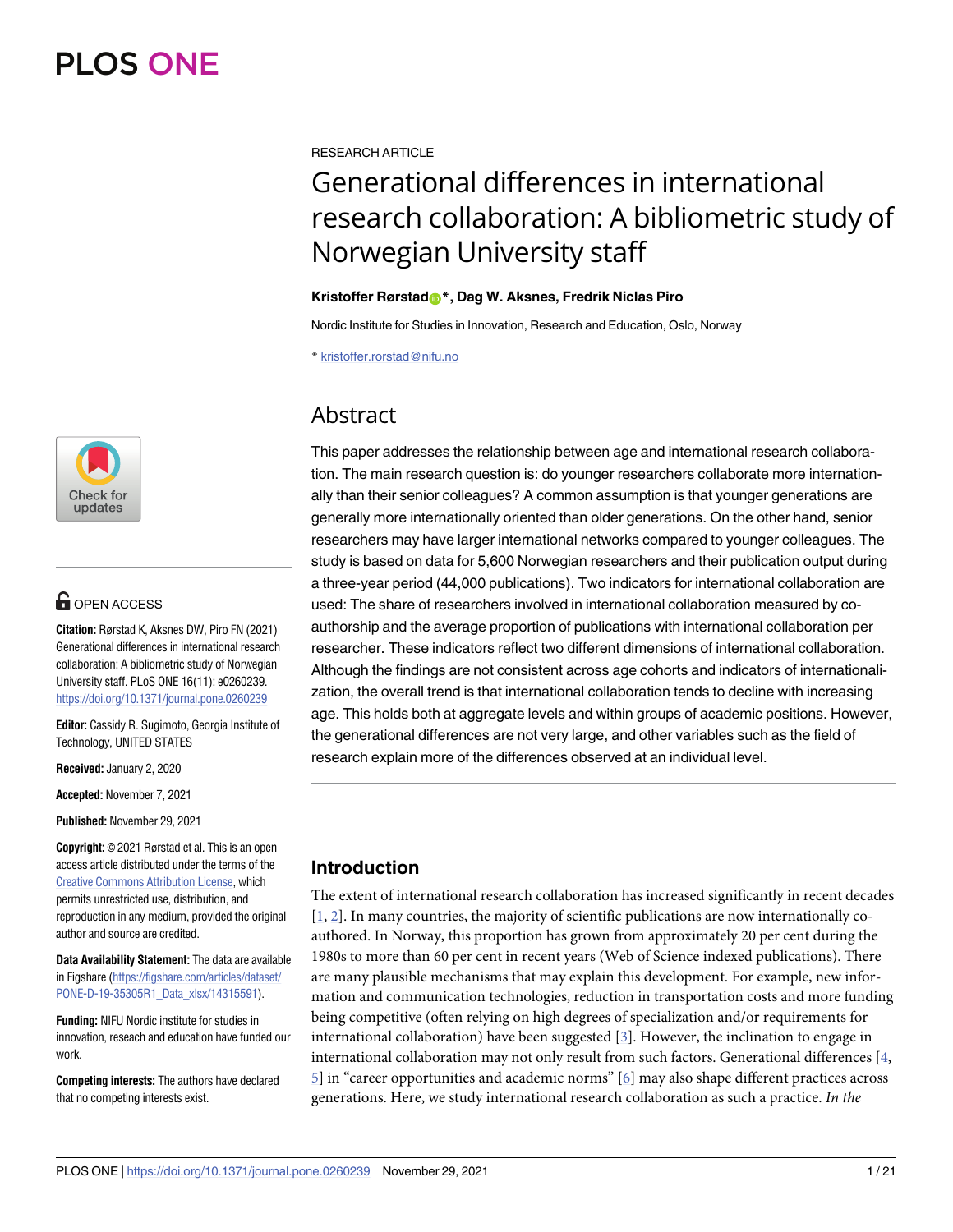<span id="page-1-0"></span>*present study we compare international collaboration rates across age groups* using co-authorship data for Norwegian university researchers in the period 2015–2017. *The aim of the study* is to investigate whether younger and older researchers are differently engaged in international research collaboration.

# **International collaboration is integral to evaluations and funding mechanisms**

From a policy perspective, and certainly within the individual higher education institutions themselves, the understanding of how different generations contribute to internationalization of research is important. Bibliometric indicators play an (increasingly) important role in most European countries either in research evaluations or in performance-based funding systems at national levels [\[7,](#page-17-0) [8](#page-17-0)]. Here, international collaboration is an important intermediate factor in the individual characteristics of the publication output/impact dimensions [[6\]](#page-17-0), as well as being a 'success indicator' in itself. The importance of international cooperation in relation to publication output and citation impact (which are typical performance indicators in evaluations and performance-based funding) can be explained along two axes. First, it has *empirically* been demonstrated that so-called international papers (i.e., papers with authors from more than one country) generally are more cited than national papers [\[1\]](#page-17-0), especially for publications from developing countries [e.g., [9\]](#page-17-0). Several studies also show that researchers who engage in international research collaboration are more productive than researchers who do not  $[10, 11]$  $[10, 11]$  $[10, 11]$  $[10, 11]$  $[10, 11]$ . Second, there are several *theoretically* plausible reasons to assume that engaging in international research collaboration is beneficial beyond what can be measured by bibliometric indicators. Such factors may be considered as intermediary steps towards higher productivity and research quality, due to expansion of networks, knowledge sharing, and coverage of necessary academic diversity needed for both publications and proposals (prospects for external funding).

#### **Limitations in the current literature on international collaboration**

Studying how international collaboration varies by age is not new (see overview of former studies in the next section). Although international research collaboration may take many forms, and scientific publishing may not necessarily be one of them, studying *scientific publications* is the common approach in studies of research collaboration [[6\]](#page-17-0), despite its limitations as a measure of collaboration [\[12\]](#page-18-0). Here, publications with co-authors affiliated with institutions in different countries (author addresses) are used to measure international collaboration. We also base our study on scientific publications, but believe our study has three main advantages compared to the current literature.

*First*, most studies with a bibliometric approach rely upon data from the Web of Science or Scopus. The poor coverage of Social Sciences and Humanities in these databases is well known [\[13\]](#page-18-0). In our study, we use a national Norwegian publication database, covering all researchers in Norway and all fields, where monographs and anthologies are registered on similar terms as journal articles.

*Second*, unlike former studies that have been restricted to certain academic positions, our study includes all researchers from the youngest doctoral students to the oldest professors.

*Third*, studies differ in whether they measure international collaboration according to whether they have collaborated internationally or not (a binary response) or whether they measure the degree of international collaborations (a continuous variable, typically expressed as percentages or ratios). In our study we will present results for both measures, thus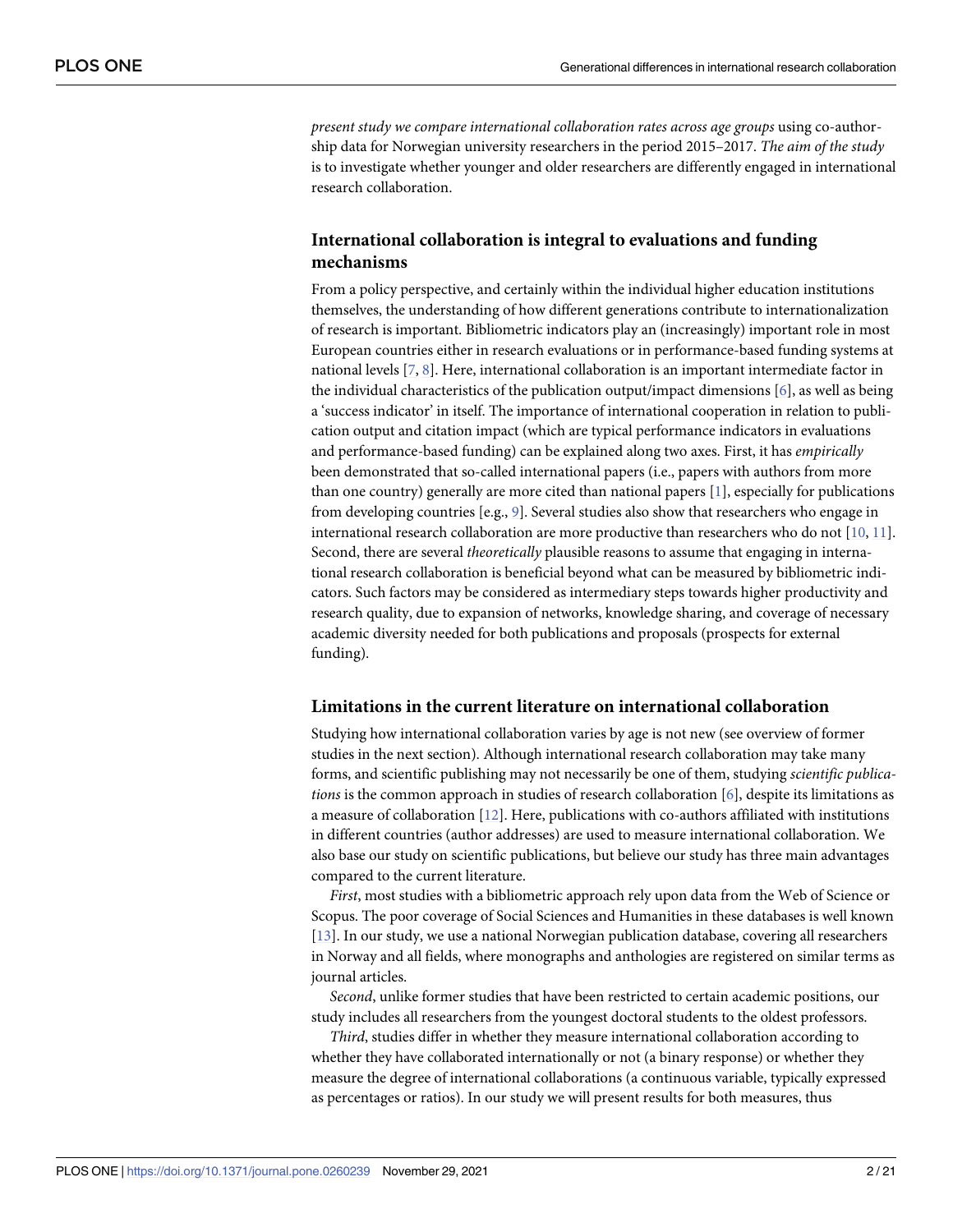<span id="page-2-0"></span>eliminating the chance of presenting results for one of the two indicators, which may be reversed for the other.

*Finally*, unlike the survey approach often being used in non-publication-based studies, where respondents' claims about international cooperation are self-reported and with inevitable questions about content validity, we rely upon verifiable publication data from a total population of researchers with no selection bias or validity concerns. Previous studies on the relation between age and international collaboration have not combined the entire spectrum of age groups, all scientific and scholarly fields, and publications in a similar manner to our study, presenting both binary and continuous measures for international collaboration.

#### **Age differences in academia**

The literature on how different attributes of researchers (such as gender, academic position and age) are associated with bibliometric performance measures (foremost publication and citation indicators) is extensive. The focus of this study is the age dimension, where many previous studies have investigated how the age of scientists influences on their scientific performance. In particular, the issue has been addressed in relation to publication productivity. The findings from these studies are not entirely consistent, but it seems to be quite firmly established that there is a curvilinear relationship between age and *productivity*. The average production of publication increases with age and reaches a peak at some point during the career and then declines [see e.g., [14–16\]](#page-18-0). As for age and *citation impact*, some studies have found, in line with Merton & Zuckerman's [[17](#page-18-0)] claim of science as a "young man's game", that citation impact is diminishing with increasing age [e.g., [18\]](#page-18-0). Others have found a decline of (average) citation impact until a certain age [[19](#page-18-0)]. For example, Gingras et al. [\[15\]](#page-18-0), identifying the age of 50 years old as the turning point (while the production of highly cited papers kept rising continuously until retirement). A more explorative approach has been to study academics' *creativity*, such as Liu et al. [[20](#page-18-0)] who found creativity to be spread across certain time intervals of a career, where for most researchers it is a matter of having one such 'hot streak', while Jones et al. [\[21\]](#page-18-0) concluded that great scientific output (based on awards and prices) typically peaks in middle age. Related to the latter, is Gingras et al.'s [\[15\]](#page-18-0) study of Canadian university professors showing a 'stagnation' in their ability or willingness to pick up on new ideas. Here, at the age of 40, there was a slow-down in productivity and a less ambitious approach to citing literature (the professors kept relying on the older literature, i.e., they became less inclined to pick up on new literature). The second turning point was at age 50, where the productivity was at its highest, while the citation impact was at its lowest. At this stage the professors had begun moving from first author positions towards the end of the author list. The above-mentioned studies (and many more) clearly support the notion of *age* playing a part in both preferences, processes and outcomes of academics: research performance may improve/increase or worsen/ diminish (or quite simply change) by age, or it may be accentuated at certain points during the career. There are different theoretical models that may be relevant for explaining why one might expect generational differences in international collaboration, with two main contrasting lines of research. One emphasizes changes in individual behavior (i.e., globalization increasingly stimulating young researchers), while another line of research focuses on structural changes in the science system (i.e., favoring the older researchers).

#### **Young researchers are a product of a more international era**

The behaviors of individuals are influenced by the generation they belong to [[7,](#page-17-0) [22\]](#page-18-0). This means that younger and older scientists may deviate in their research practice due to differences in the socio-cultural influences at different times. Generational differences may be seen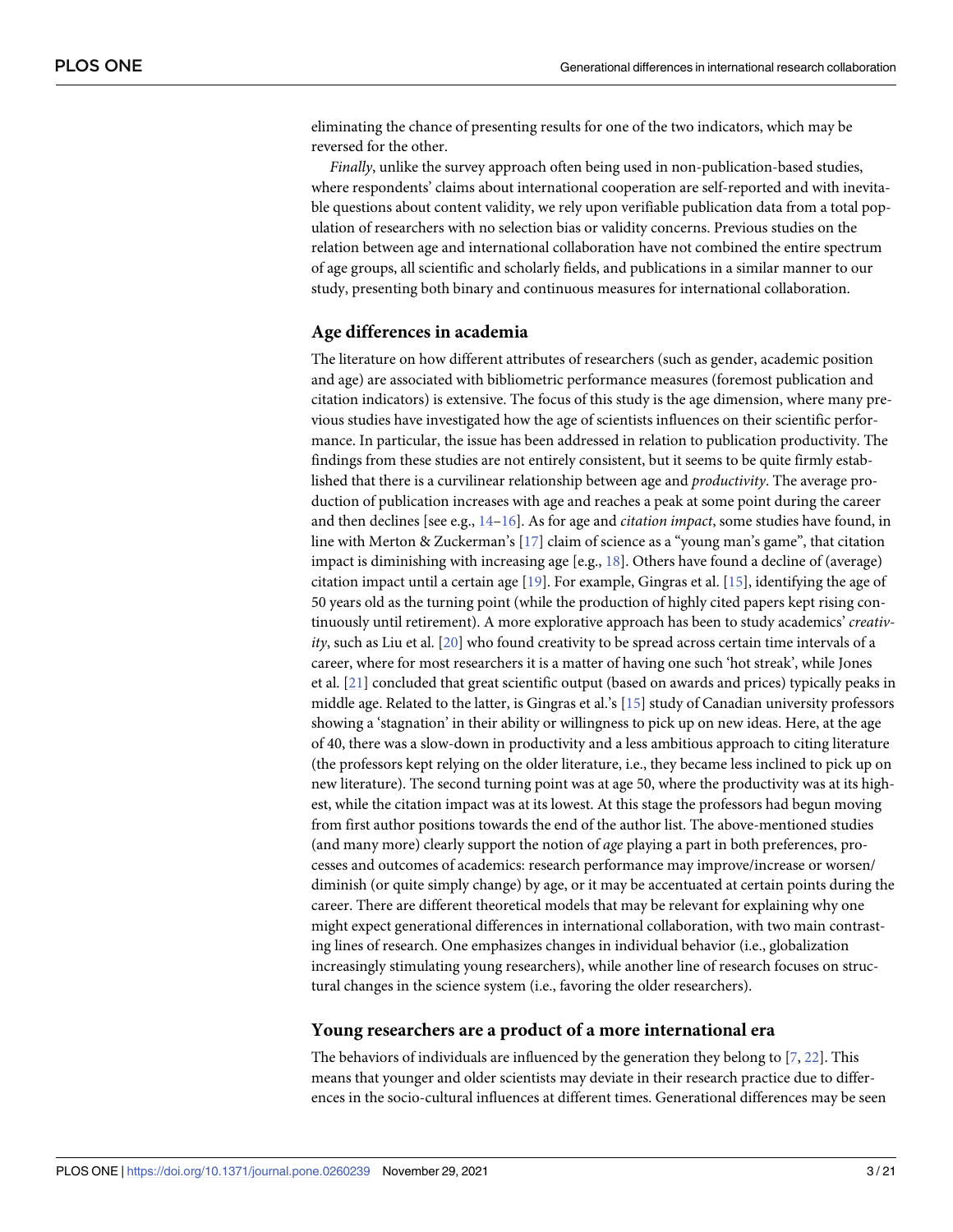<span id="page-3-0"></span>because researchers have been trained and socialized into the academic profession in divergent ways (4); the older researchers were trained at a time when international collaboration was much less common than today. Abramo, D'Angelo & Solazzi's [\[3\]](#page-17-0) claim that "the increasing costs of research and the complexity of certain undertakings prevent individual researchers, institutions and even nations from taking on certain themes alone (either completely or in an efficient manner)". Thus, it is reasonable to suggest that young researchers to a much higher extent have been trained in R&D systems with coerced international collaborations.

Several studies have pointed at an "age-creativity relationship" [[23](#page-18-0)], claiming that younger researchers are more open to new ideas [[24](#page-18-0)]. Moving beyond the STI literature (science and technology indicators), such reasoning is well aligned with theories of globalization and cosmopolitan identity predicting that younger people have more global identities [\[25\]](#page-18-0), where e.g. Stohl & Ganesh [[26](#page-18-0)] describe how globalization has undergone three key phases: from the 'generation of uncertainty', to the 'generation of connectivity' where increased interdependency and complexity necessitated cooperation (with heavy transaction costs), to the 'generation of ubiquity' where transaction costs are heavily reduced and being global is just routine behavior.

The increasing internationalization of higher education and international mobility of researchers, and perhaps even more importantly, students in their younger and formative years, may be stimulating to the willingness for future international collaborations [\[27,](#page-18-0) [28\]](#page-18-0). But the push towards internationalization may also be externally encouraged. In line with institutional strategies and goals, younger researchers today are more expected to be (or even pushed towards) more international work than older generations were [\[4](#page-17-0)]. Furthermore, cross-national cooperation may not only be encouraged but also a requirement for research funding, which is clearly seen in many funding schemes, foremost in the European Framework Programs for Research and Innovation.

Elaborating on 'utility maximizing theory', Kwiek [[4\]](#page-17-0) makes arguments about the incentives of researchers for engaging in activities such as international work and publishing. With reference to Kyvik [\[29\]](#page-18-0), he suggests a (theoretically) diminishing willingness of older researchers to pick up on those activities that at a younger age were considered advantageous, foremost with regards to job promotion: increasing one's academic production, increasing one's reputation, etc. Based on such arguments, we may argue that the instrumental motivation of younger researchers to engage in international (funding and publication promoting) cooperation is higher than for older researchers [see also [30](#page-18-0), [31](#page-18-0)]. Furthermore, for older researchers more leadership and administrative work loads may reduce the maintenance of international networks and research activities [[32](#page-18-0), [33](#page-18-0)]. Hence, generational differences favoring the young may result from both 'tales': both an increased tendency towards internationalization among the young and a decreased tendency among the older.

Against this background, based on a dataset of Norwegian researchers, we will assess our *main hypotheses* and possible explanations: *Younger researchers are more internationally oriented than their senior colleagues are*.

#### **Preferential attachments–Favoring the older generations**

Despite generational differences plausibly leading younger researchers towards more international collaboration, both empirical and theoretical arguments for a reversed association are easy to find, i.e., the alternative hypothesis: *Older researchers are more internationally oriented than their younger colleagues are*.

A plausible explanation for older researchers' potentially higher degree of international cooperation, is related to the possibility for external funding [[34](#page-18-0)], which may be dependent on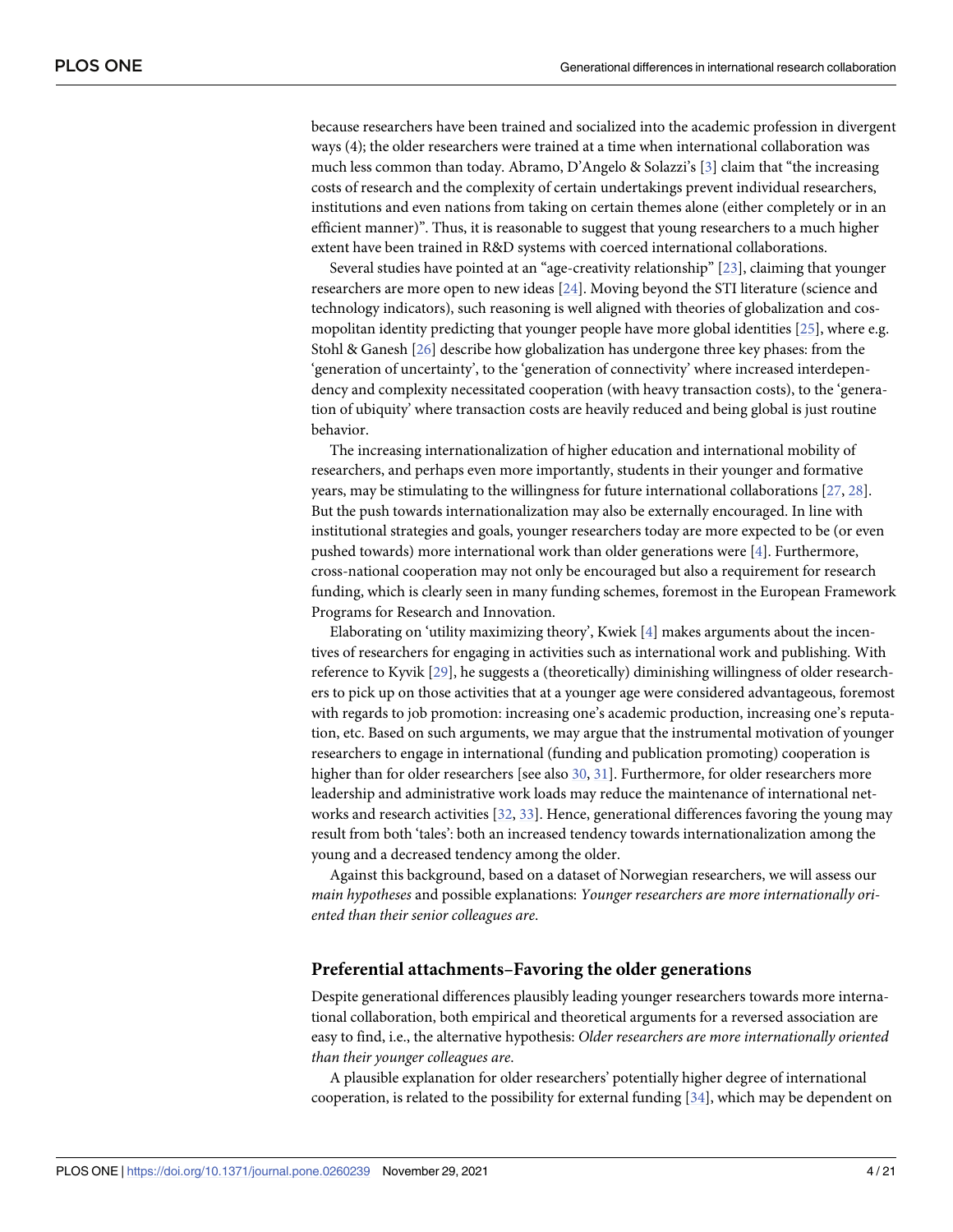<span id="page-4-0"></span>past productivity [\[35\]](#page-18-0). With increasingly more funding coming from competitive external sources, the second hypothesis would be supported by findings from the United States where there has been a steady rise in the age at which US researchers receive their first grants [[15](#page-18-0), [36\]](#page-19-0). Funding is important in order to create research groups, and the work of Ebadi & Schiffauerova [[37](#page-19-0)] describes how research networks usually are led by a core of productive researchers, while younger researchers are involved in more mediatory positions in the networks.

Several studies investigating Italian data have found a correspondence between cooperation and productivity [\[3,](#page-17-0) [38\]](#page-19-0), and academic position [\[32](#page-18-0)]. The latter study did, however, not include the full age-spectrum, as it was restricted to full, associate and assistant professors. In a survey of 11 European countries, Kwiek [[6\]](#page-17-0) found strong generational differences in international research cooperation: in most countries studied, it was the older and oldest generations that were the most international. The only exceptions were Netherlands, Switzerland and Austria, where the youngest generations were more international.

To some extent, we may describe older researchers' international collaborations of today as driven by the past. There is a certain 'Matthew effect' pertaining to this: as a researcher's curriculum vitae expands over the years based on number of publications, number of grants received and projects led, and the attractiveness of the researcher as a collaborating partner grows. Working in the opposite direction, from the outset of the researcher, is the self-organized willingness to engage in international collaboration that may also increase the level of internationalization, cf. an ever increasing and continuous search for recognition, rewards and visibility, so-called 'preferential attachment' [\[39\]](#page-19-0), where prolific researchers over time become increasingly more central nodes in research networks. Hence, researchers with larger research grants (typically group leaders, and older and merited researchers) tend to collaborate more internationally [[40](#page-19-0)]. Collaborating internationally may not only be a result of a person's willingness to do so, but also conditional on the person's ability to do so, which may be depending on factors such as reputation, networks and funding possibilities.

As showed by the discussion above, the previous findings on the relation between age and international collaboration are not entirely consistent. There are also studies showing less of a gradient, but more complex relationships. For example, in a Norwegian study where academic staff were asked to report if they had collaborated with foreign colleagues during a three-year period [[41](#page-19-0)], the propensity to collaborate internationally were lowest for the youngest and oldest age-groups (below 35 years old and above 60) and similar findings were reported in an updated survey  $[7, 42]$  $[7, 42]$  $[7, 42]$  $[7, 42]$ . Such findings are supported by studies of how researchers' publishing practices changes over time [[15](#page-18-0)].

#### **Data**

In the present study, we are analyzing the issue of generational differences in international research collaboration using bibliometric data. The study is based on a dataset consisting of 5,554 Norwegian researchers at the four largest traditional universities in Norway: University of Oslo, University of Bergen, The Arctic University of Norway and The Norwegian University of Science and Technology. The study sample includes professors (full-professors), associate professors, postdocs and PhD-candidates with at least one publication during the years 2015– 2017 (43,641 publications).

The study is based on a Norwegian bibliographic database called *Cristin*. This is a current research information database used for storing and managing publication metadata, as well as for the purpose of performance-based funding of the institutions [[43](#page-19-0)]. The database is applied by all public research institutions in Norway. In the database, all peer-reviewed scientific and scholarly publication are indexed, including books, articles in edited volumes and conference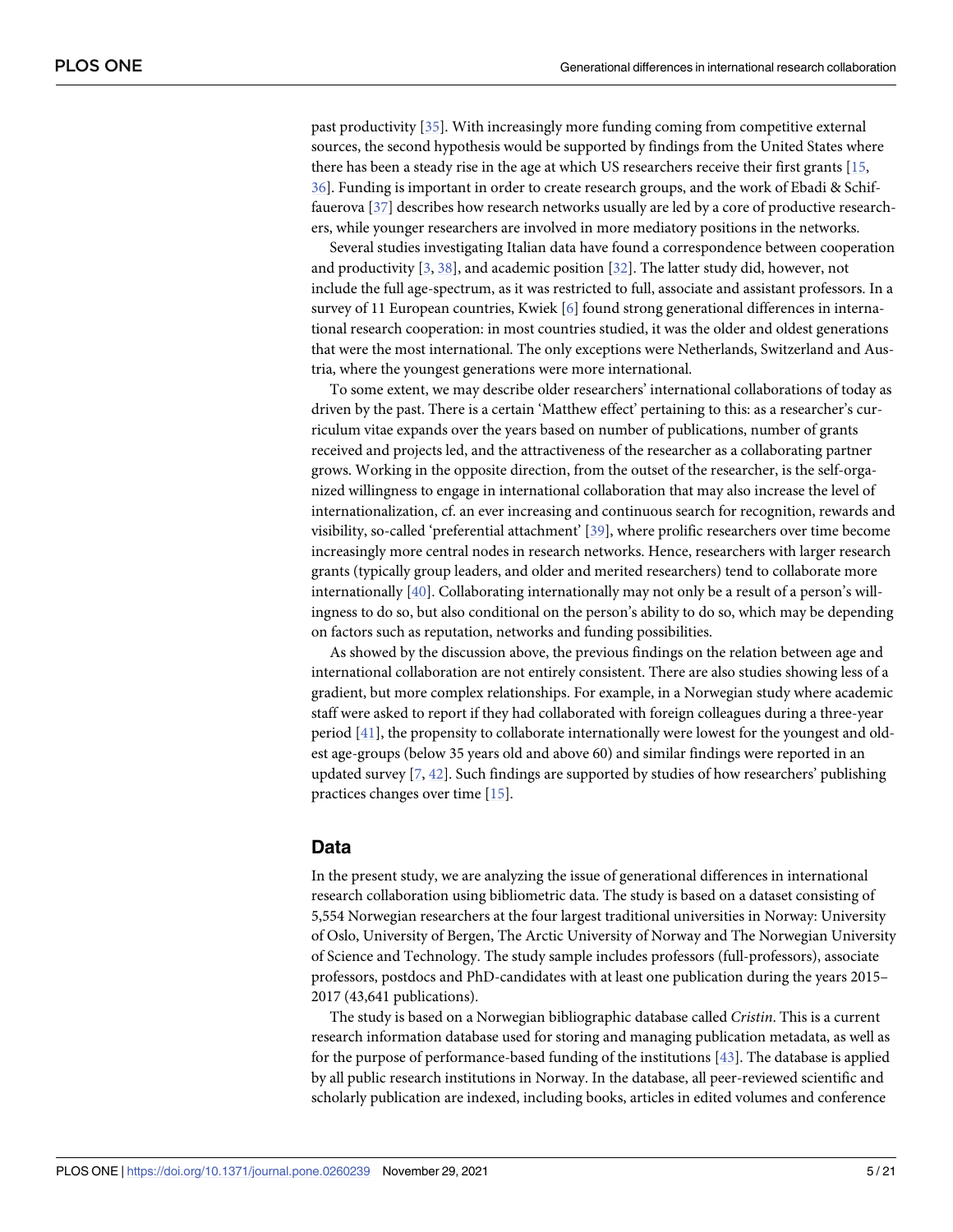<span id="page-5-0"></span>series. There are particular requirements and criteria concerning what type of publications that can be approved as scientific/scholarly. Moreover, lists of approved journals and publishers are revised annually by expert-panels in each discipline (for further information see [\[43\]](#page-19-0)). Based on these principles, the database has a complete coverage of the scientific and scholarly publication output of Norwegian researchers. Compared with Web of Science, an earlier study showed that it contains 45 per cent additional publications [[13](#page-18-0)].

The database contains structured data which can be applied for bibliometric analysis. For example, all authors and addresses are indexed, including country as a controlled term, which is important for the study of international collaboration. All publications are attributed to individuals and these data are verified by the authors and institutions. Thus, there is no need for author disambiguation, which is often a problem in studies based on other databases [[44](#page-19-0)]. In the Cristin database, all publications are classified into five broad areas (engineering and technology, humanities, medical and health sciences, natural sciences, and social sciences) and 85 subfields/disciplines. We have assigned the individuals to the broad areas and subfields/disciplines in which they had the largest number of publications. In some cases, an individual had published an equal number of publications in two or more categories. These individuals were randomly distributed to one of these categories.

In addition, we have used the *Norwegian Research Personnel Register* as a supplementary data source of the individual attributes of the researchers analyzed (institution, position, gender and age). The individuals were classified in 10-year age cohorts defined as the aggregate of individuals who were born in the same time interval. Although we might lose some of the data variation, age intervals simplify the descriptive presentation and interpretation at an aggregated level. However, in the regression analysis, we use age as a continuous variable.

The distribution of researchers by academic position, fields and age groups is shown in [Table](#page-6-0) 1.

The researchers are not equally distributed across positions and age group. Moreover, the distribution of publications differs significantly from the distribution of researchers (see Appendix Table 1 in S1 [Appendix\)](#page-17-0). The researchers below 50 years constitute about 63 per cent of the population, while they account for 53 per cent of the publications. About 37 per cent of the population of researchers are over 50 years old, while they account for 43 per cent of the publications, i.e., senior personnel publish on average more than their younger colleagues do. If we compare the balance between academic positions and publication output, professors are the most productive group. The professors account for 37 per cent of the population of researchers and 59 per cent of the publications. In the analyses, we also include the academic position of the researchers. Thus, the analyses are carried out by field of research, academic position, and scientific production.

# **Study design and methodology**

Two indicators of international collaboration are applied. First, the share of researchers who have been involved in international collaboration measured by co-authorship (i.e., have published at least *one* publication involving international co-authorship). This is a measure of whether the individuals have collaborated internationally or not [cf.  $41$ ]. We denote this measure of international collaboration, *indicator A*. Second, the average proportion of the researchers' publications involving international co-authorship. This is a measure of the intensity of the international collaboration [[32](#page-18-0)]. We denote this measure of international collaboration, *indicator B*. In the regression analysis, indicator A will have value 1 for those researchers who have had international co-authors, or 0 for those who have only had Norwegian coauthors. Indicator B will have continuous values in the range from 0 to 1.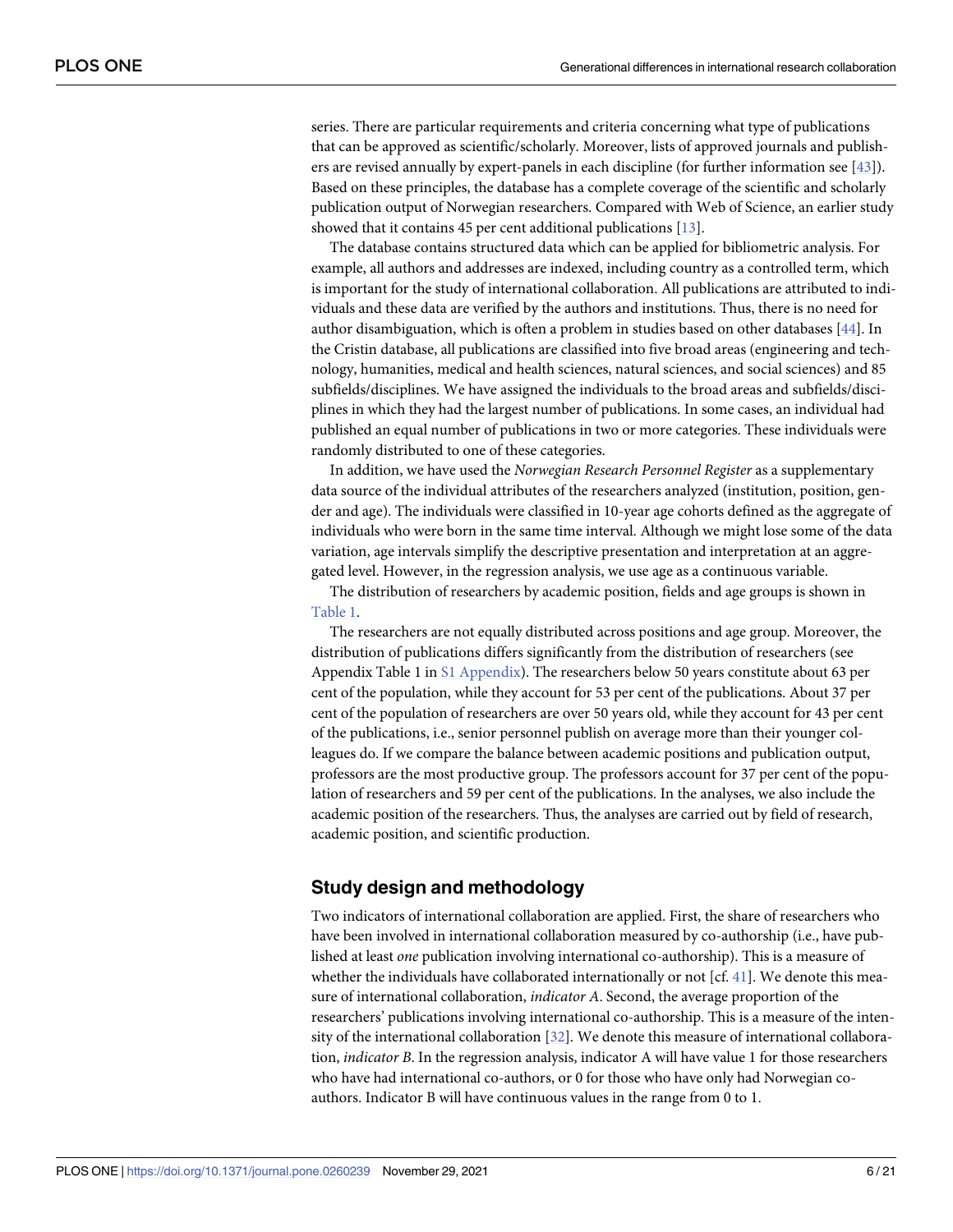| Position/fields             | Below 30 years | $30-39$ years | $40-49$ years  | $50-59$ years  | Over 60 years           | Total |
|-----------------------------|----------------|---------------|----------------|----------------|-------------------------|-------|
| Professors                  |                | 49            | 484            | 777            | 758                     | 2,068 |
| Humanities                  |                | 10            | 81             | 124            | 129                     | 344   |
| Social sciences             |                | 13            | 90             | 155            | 170                     | 428   |
| Natural sciences            |                | 10            | 129            | 175            | 161                     | 475   |
| Engineering and technology  |                | 10            | 82             | 96             | 73                      | 261   |
| Medical and health sciences |                | 6             | 102            | 227            | 225                     | 560   |
| Associate professors        | 3              | 292           | 559            | 312            | 179                     | 1,345 |
| Humanities                  |                | 47            | <i>111</i>     | 67             | 40                      | 265   |
| Social sciences             |                | 68            | 149            | 86             | 50                      | 353   |
| Natural sciences            | $\mathbf{I}$   | 55            | 104            | 43             | 23                      | 226   |
| Engineering and technology  | $\sqrt{2}$     | 58            | 50             | 32             | 14                      | 156   |
| Medical and health sciences |                | 64            | 145            | 84             | 52                      | 345   |
| Postdocs                    | 30             | 523           | 100            | 16             | 4                       | 673   |
| <b>Humanities</b>           |                | 36            | 18             | $\sqrt{2}$     |                         | 56    |
| Social sciences             |                | 52            | 17             | 2              |                         | 71    |
| Natural sciences            | 12             | 198           | 17             | $\mathfrak{2}$ |                         | 230   |
| Engineering and technology  | 8              | 91            | $\overline{4}$ |                | 1                       | 104   |
| Medical and health sciences | 10             | 146           | 44             | 10             | $\overline{\mathbf{c}}$ | 212   |
| PhD-candidates              | 625            | 656           | 156            | 27             | 4                       | 1,468 |
| Humanities                  | 20             | 79            | 17             | $\overline{c}$ |                         | 118   |
| Social sciences             | 43             | 97            | 33             | 7              | 3                       | 183   |
| Natural sciences            | 234            | 133           | 8              | $\mathfrak{Z}$ | 1                       | 379   |
| Engineering and technology  | 207            | 105           | 10             | $\overline{c}$ |                         | 324   |
| Medical and health sciences | 121            | 242           | 88             | 13             |                         | 464   |
| Total                       | 658            | 1,520         | 1,299          | 1,132          | 945                     | 5,554 |

<span id="page-6-0"></span>**[Table](#page-5-0) 1. Distribution of number of researchers by major fields, position and age groups (N = 5,554).**

<https://doi.org/10.1371/journal.pone.0260239.t001>

The unit for the analysis is the individual researcher. In other words, all individuals count equally as one unit in the analysis regardless of how many publications they have published. By this, we avoid that the analysis is biased towards highly productive researchers.

As independent variables, we have selected various measures which are available through the databases applied and which potentially may influence on the collaboration patterns. An overview is provided in [Table](#page-7-0) 2. The research question of the study has been approached by descriptive statistical analyses and regression analyses. In the descriptive statistical analyses, we have included three main independent variables: Age interval, major field and academic position. In the regression analyses we have included additional variables which are relevant to take into consideration when analyzing international collaboration at the level of individuals. A further justification for including these variables is given below.

# **Scientific field**

There are large differences across fields and disciplines in international collaboration rates measured by co-authorship [[45](#page-19-0), [46](#page-19-0)]. The proportion of publications involving international collaboration is generally much higher in the natural sciences, engineering and technology and medicine and health sciences, than in the social sciences and humanities. In the humanities, single-authored publications are still most common, which means that this field typically will have low rates of international collaboration [[46](#page-19-0)]. These differences are also observed in the publication output of Norwegian researchers ([Table](#page-7-0) 3). There is also a strong association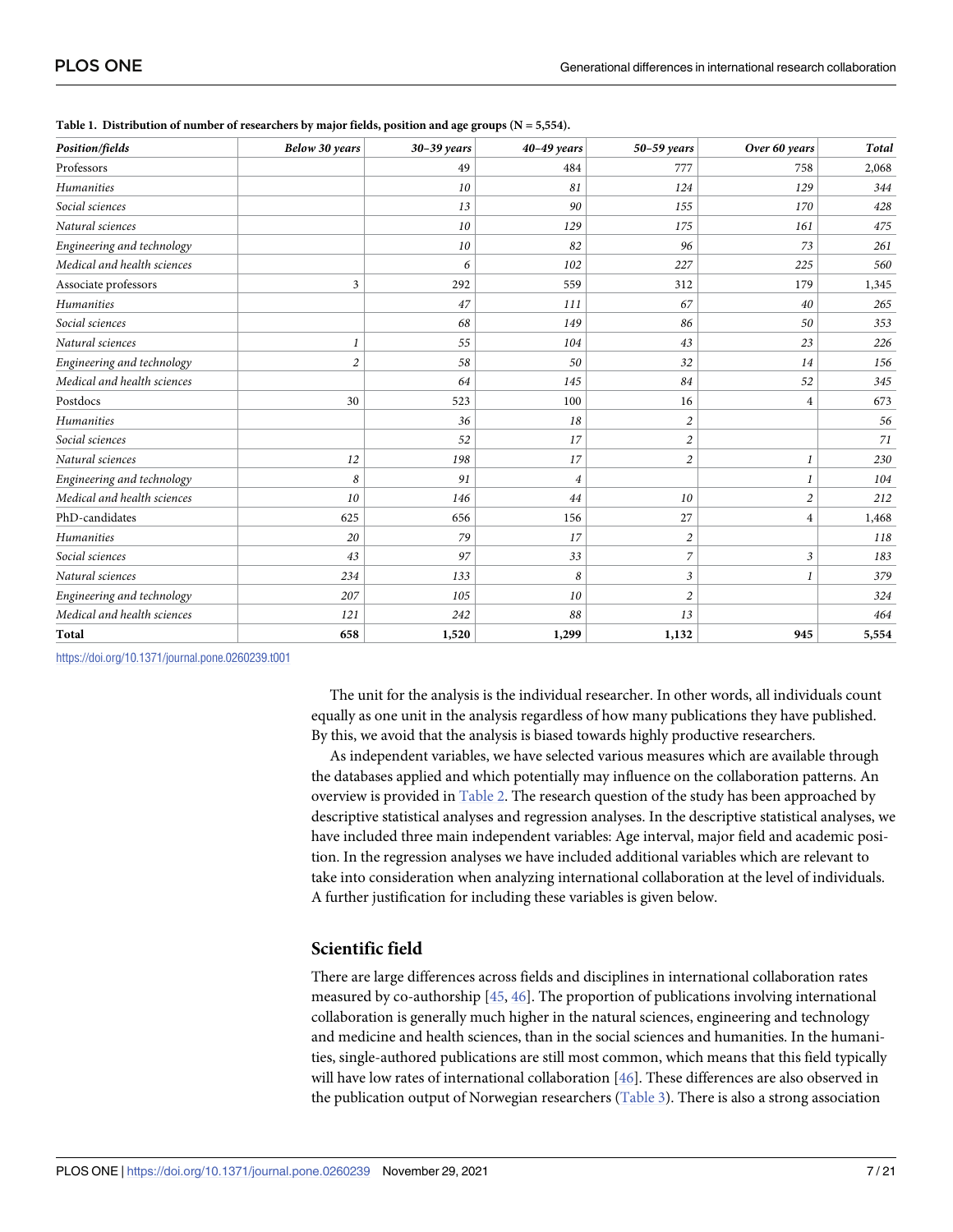<span id="page-7-0"></span>

| Table 2. Overview of the variables applied in the study with descriptive statistics. |  |
|--------------------------------------------------------------------------------------|--|
|--------------------------------------------------------------------------------------|--|

| Independent variables                                                                            | Type of variable  | N     | Mean  | Std. Dev | Min          | Max    |
|--------------------------------------------------------------------------------------------------|-------------------|-------|-------|----------|--------------|--------|
| Age                                                                                              | Continuous        | 5,554 | 44.95 | 12.45    | 24           | 76     |
| Gender                                                                                           | Binary            | 5,554 | 0.58  | 0.49     | $\mathbf{0}$ |        |
| Full professor                                                                                   | Categorical/dummy | 2,068 | 0.37  | 0.48     | $\mathbf{0}$ |        |
| Associate professors                                                                             | Categorical/dummy | 1,345 | 0.24  | 0.43     | $\mathbf{0}$ |        |
| Post Doc                                                                                         | Categorical/dummy | 673   | 0.12  | 0.33     | $\mathbf{0}$ |        |
| PhD-student                                                                                      | Categorical/dummy | 1,468 | 0.26  | 0.44     | $\mathbf{0}$ |        |
| Productivity group 1 (1 pub)                                                                     | Categorical/dummy | 954   | 0.17  | 0.38     | $\mathbf{0}$ |        |
| Productivity group 2 (2 pub)                                                                     | Categorical/dummy | 798   | 0.14  | 0.35     | $\mathbf{0}$ |        |
| Productivity group 3 (3-4 pub)                                                                   | Categorical/dummy | 1,161 | 0.21  | 0.41     | $\mathbf{0}$ |        |
| Productivity group 4 (5–7 pub)                                                                   | Categorical/dummy | 1,004 | 0.18  | 0.38     | $\mathbf{0}$ |        |
| Productivity group $5(8-12$ pub)                                                                 | Categorical/dummy | 827   | 0.15  | 0.36     | $\mathbf{0}$ |        |
| Productivity group 6 (13 and more pub)                                                           | Categorical/dummy | 811   | 0.15  | 0.35     | $\mathbf{0}$ |        |
| Average numbers of publications                                                                  | Continuous        | 5,554 | 5.52  | 10.35    |              | 205.68 |
| Dependent variables                                                                              | Type of variable  | N     | Mean  | Std. Dev | Min          | Max    |
| Indicator A (International collaboration, yes or no)                                             | Binary            | 5,554 | 0.618 | 0.49     | $\mathbf{0}$ |        |
| Indicator B (average proportion of publications with international collaboration per researcher) | Continuous        | 3,436 | 0.35  | 0.36     | $\mathbf{0}$ |        |

<https://doi.org/10.1371/journal.pone.0260239.t002>

between collaboration generally (indicated by number of authors per publication and proportion of solo authored publications) and international collaboration. These field differences will have large impact on the results obtained. If not taken into consideration, possibly with strong age differences between them, they may add to misinterpretation of the overall results. We also believe it is important to include those fields where international collaboration/co-authorship is less common as these fields to date are unexplored. This also ensures that our study covers academia in its entirety.

#### **Academic position**

Access to international networks may relate to the academic rank of the researchers, cf. theory of preferential attachments and the Matthew effect. This also reasons with former studies finding that productivity increases within the hierarchy of academic positions.

#### **Gender**

Many previous studies have shown that there are large gender differences in productivity where female researchers on average publish fewer publications than their male colleagues [\[47\]](#page-19-0). Gender differences have also been observed for international research collaboration, but here the findings are less consistent. In a study of gender differences in international

| Major field                | Average number of authors per | Proportion solo | Proportion with international   N (publications) |        |
|----------------------------|-------------------------------|-----------------|--------------------------------------------------|--------|
|                            | publication                   | authored        | collaboration                                    |        |
| Humanities                 | 1.5                           | 73%             | 14%                                              | 7,914  |
| Social Sciences            | 2.2                           | 41%             | 30%                                              | 15,069 |
| Natural sciences           | 10.5                          | 6%              | 70%                                              | 17,299 |
| Engineering and technology | 4.1                           | 7%              | 49%                                              | 11,427 |
| Medicine and health        | 8.6                           | 6%              | 58%                                              | 19,616 |
| sciences                   |                               |                 |                                                  |        |

**[Table](#page-6-0) 3. Overview of basic co-authorship measures across major fields (2015–2017 publications).**

<https://doi.org/10.1371/journal.pone.0260239.t003>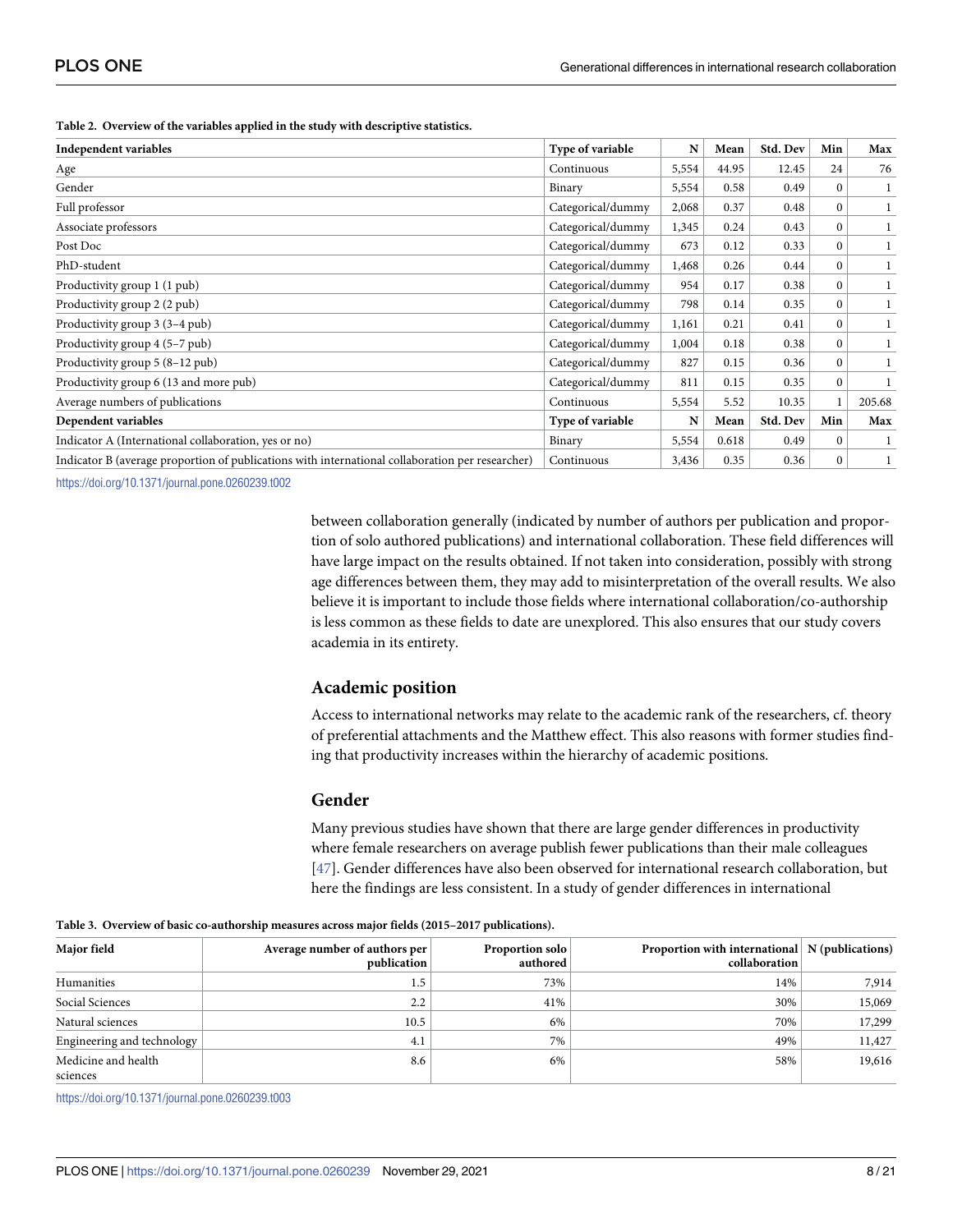<span id="page-8-0"></span>collaboration, using the same dataset as in the current study, it was concluded that when field, academic rank, and productivity were taken into consideration, there were only minor and non-statistically significant gender differences in international collaboration rates (48). Because men and women are differently distributed across academia by age (more women are found in the younger age groups), we include gender as a control variable, not to overestimate age effects potentially originating from skewed gender distributions.

# **Scientific productivity**

Productivity is skewed at the level of individuals. A large part of the researchers has very few publications, while a minority is highly prolific. This issue is important to consider when studying differences in international collaboration between age groups. Previous studies [e.g., [48\]](#page-19-0) have shown that prolific researchers are more likely to collaborate internationally then non-prolific researchers. For this reason, we have taken productivity into account in the regression analysis.

The researchers have been classified into six groups based on their publication output during the period. The groups are approximately equally sized regarding numbers of researchers in each group. Group 1 includes researchers with only 1 publication (17 per cent of the researchers). Group 2 is researchers with two publications (14 per cent). Group 3 is researchers with three and four publications (21 per cent). Group 4 is researchers with five to seven publications (18 per cent). Group 5 is researchers with 8 to 12 publications (15 per cent), and group 6 includes researchers with more than 12 publications and account for 15 per cent of the researchers in total. Group 1 and 2 can be categorized as researchers with low production, while group 3 to 5 can be considered intermediate productive, while group 6 is the most prolific researchers. By this classification we will be able to provide further insight into how international cooperation relates to productivity.

# **Average number of authors per publication for each individual**

Previous studies have shown that researchers involved in international collaboration tend to publish papers with more co-authors than other researchers [\[48\]](#page-19-0). However, there are large field differences in the number of co-authors, with large-scale international infrastructure projects such as CERN as the extreme example. The likelihood of collaboration internationally, increases for researchers with many co-authors. This variable is therefore included in our analysis.

# **Regression analysis**

In addition to descriptive statistical analyses, we have conducted regression analyses on both dependent indicators: researchers that collaborates internationally or not (A) and their proportion of papers with international co-authors (B). The purpose of the regression analyzes is to see whether there is an independent association between age and international collaboration, taking into account other compositional factors that have been demonstrated in former studies to influence on international collaboration. A negative correlation between age and the two dependent variables will tell if the degree of international collaboration decreases with increasing age. For indicator A, every researcher is assigned a value of either 0 or 1, where 1 means that the researcher has collaborated internationally and 0 means that he/she has not. For this binary indicator, we have conducted a logistic regression analysis. For indicator B (proportion of international collaboration), we conducted an ordinary least squares linear regression, where the dependent variable (degree of international collaboration varying continuously from 0 to 1) was log transformed, due to the lack of normal distributed data. Because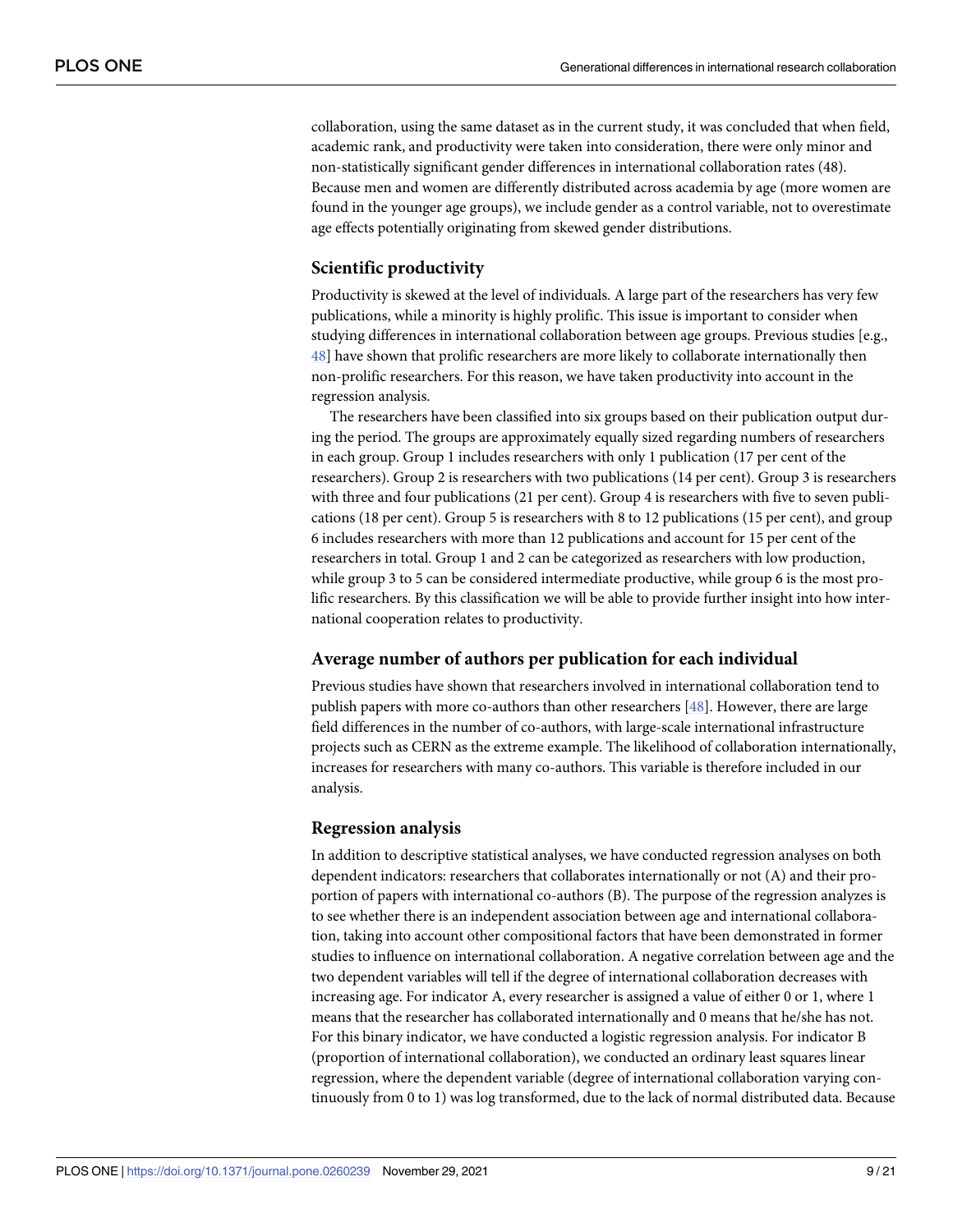<span id="page-9-0"></span>of this transformation, all researchers without international collaboration were excluded from the analysis (since log of 0 is undefined). Hence, the analysis of indicator B includes only researchers who have collaborated internationally. This implies that we are measuring how age is correlated to international collaboration for researchers who are internationally collaborative.

Since researchers in different scientific fields have different publication patterns, we have analysed this issue separately by major fields. For the regression analyses, the variables have been recoded: all academic positions were recoded to categorical variables and then to dummy variables (1 if present and 0 if not present); the gender variable recoded in the same way  $(men = 1, women = 0).$ 

# **Results**

There are large differences in international collaboration across fields: it is most common in the natural sciences and in medicine and health sciences, and at its lowest in social sciences and humanities (Fig 1). Overall, 62 per cent of the researchers had contributed to at least one international publication over a three-year period (indicator A). For the second indicator, measuring the degree of collaboration (i.e., the share of publications with international coauthorship), we find that among those who did publish internationally, 35 per cent on average of their publications were produced in collaboration with international co-authors (indicator B). For all fields, the proportion of researchers who are involved in international collaboration (A), is higher than the degree of international collaboration (B). This is not surprising as it suffices to have published one publication with a foreign co-author to count as an internationally collaborative researcher.

[Fig](#page-10-0) 2 show the proportions of international collaboration measured by both indicators (A and B) by major fields and age groups. Overall, the generational differences are larger on indicator A than B. Indicator A shows that the younger researchers less often have collaborated internationally than older researchers. For Indicator B, the pattern is opposite overall (total), but the difference is not very large and there are variations at field levels.





<https://doi.org/10.1371/journal.pone.0260239.g001>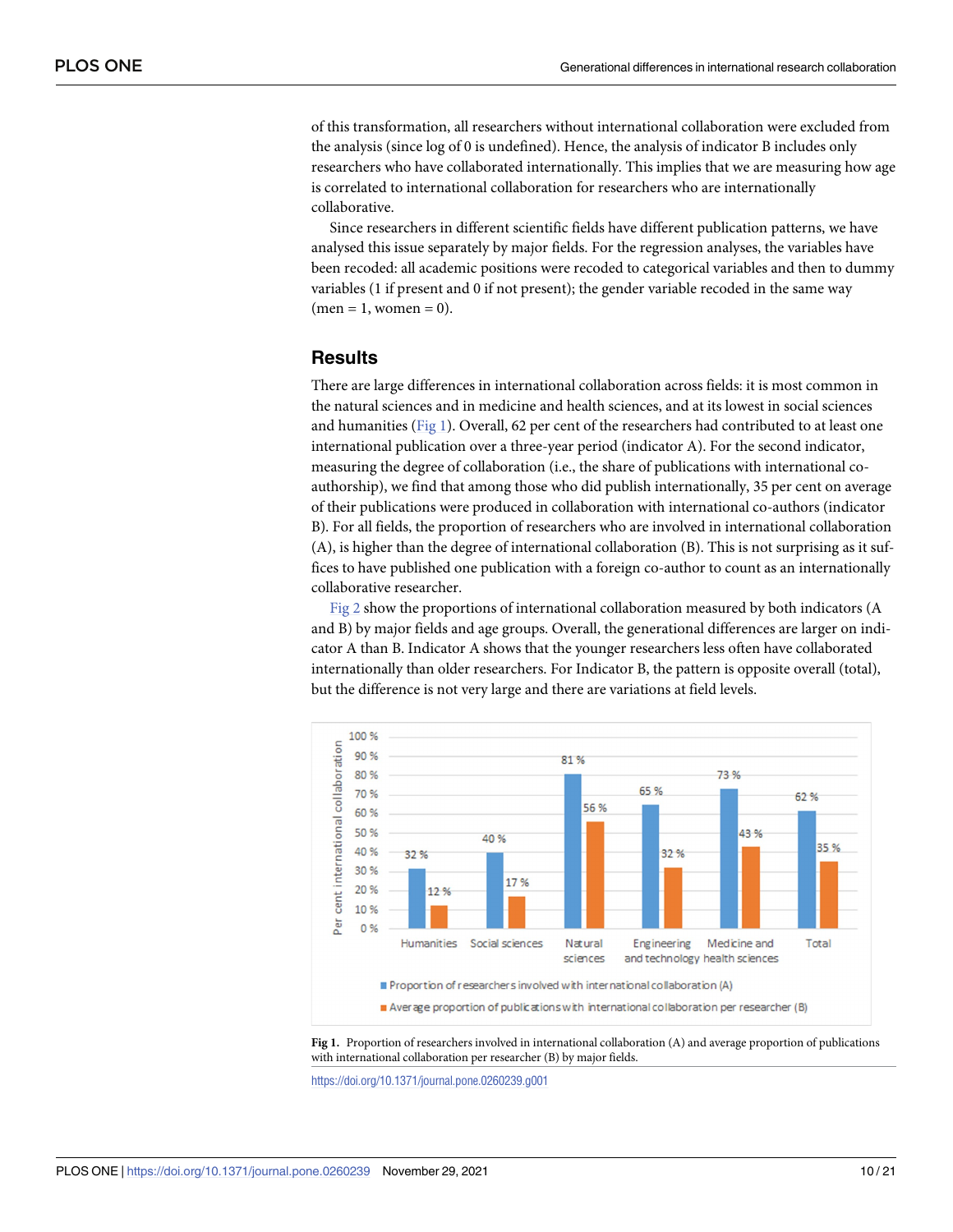<span id="page-10-0"></span>



#### <https://doi.org/10.1371/journal.pone.0260239.g002>

When we compare international collaboration by age and academic position, we also observe generational differences. Overall (total) the two indicators still show a contrary pattern, but within each position, except postdocs, also Indicator A displays that the youngest researchers are more internationally collaborative then the older ones.

For the full professors, associate professors and PhD-candidates, the propensity to collaborate internationally (indicator A) is declining with age, albeit with some variations in the age patterns. For instance, 78 per cent of the full professors in the age group 30–39 years were involved in international collaboration, while the corresponding figure for professors above 60 years was 66 per cent. For the postdocs, the proportion is highest in the 30–39 age group, and then declines with age.

As noted above, the total bar charts in [Fig](#page-11-0) 3 (including all positions) show an opposite age pattern. This might be explained by the Simpson's paradox [\[49\]](#page-19-0), which in our case relates to the different composition of researchers across academic positions. PhD candidates, who have the lowest rate of international collaboration, account for the large majority of the individuals below 30 years, while full professors are over-represented in the older age groups.

The alternative indicator (B) measuring the intensity of the international collaboration also shows that the rates of international collaboration generally tend to decline with age. The pattern is most distinct for the full professors and associated professors, while the post docs show a more heterogeneous picture.

We have included additional descriptive statistics in tables in the (S1 [Appendix\)](#page-17-0). These tables summarize the statistics for indicator A (Appendix [Table](#page-7-0) 2 in S1 [Appendix\)](#page-17-0) and B (Appendix [Table](#page-7-0) 3 in S1 [Appendix\)](#page-17-0) by fields and academic positions and age groups at the same time. Looking at full professors only, the younger ones seem to be more international oriented than older professors, and this pattern seems to be valid for several fields on both indicators. For instance, a higher proportion of professors in the age group 40–49 have collaborated internationally than professors over 60 years old, in the same major field, and this applies for all fields (Appendix [Table](#page-7-0) 2 in S1 [Appendix\)](#page-17-0).

For all fields, except social sciences, younger professors have on average a higher proportion of their publications with international co-authorship then their older colleagues (indicator B).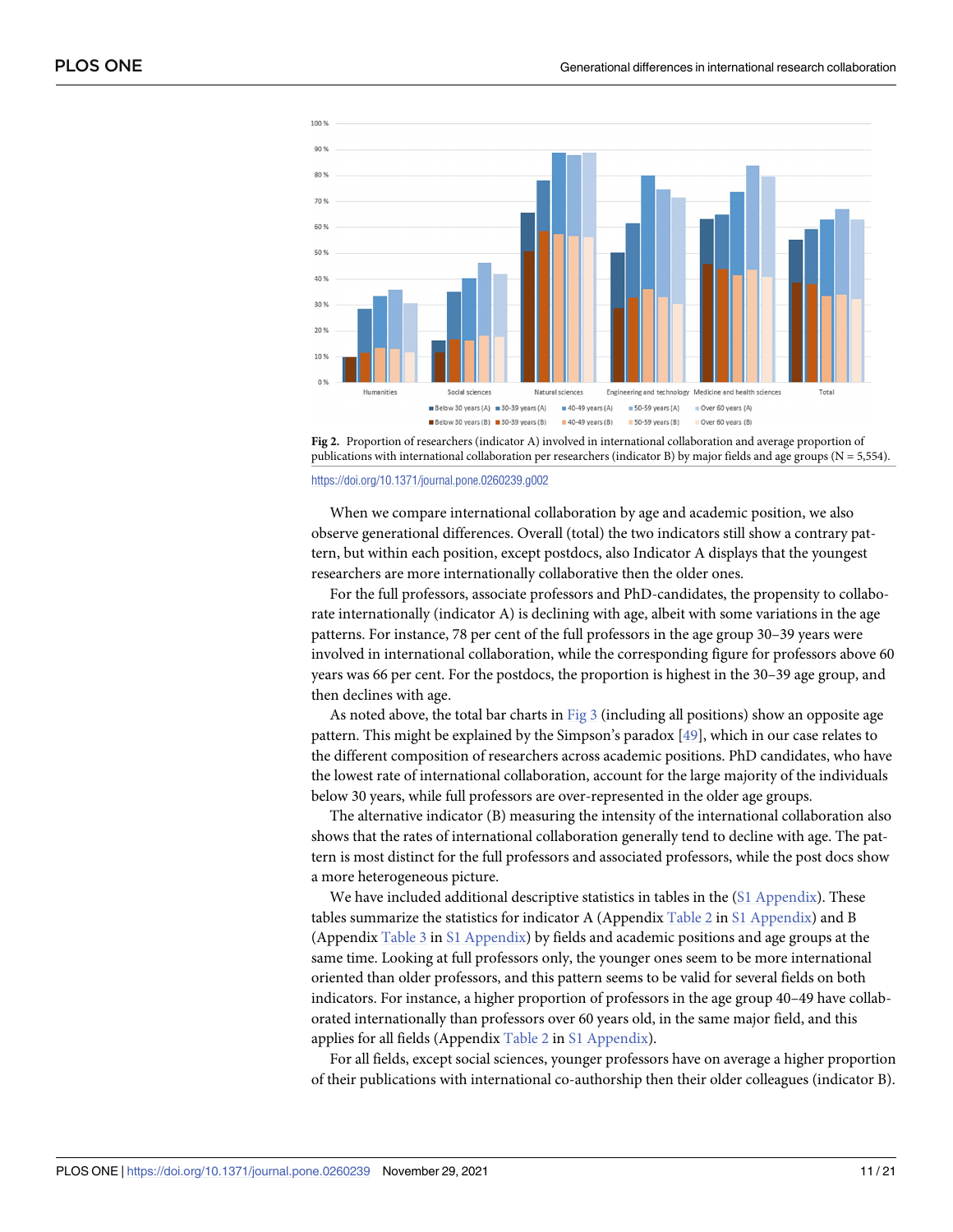<span id="page-11-0"></span>

**[Fig](#page-10-0) 3.** Proportion researchers involved in international collaboration (indicator A) and average proportion of publications with international collaboration per researchers (indicator B) by academic positions and age groups (A)  $(N = 5,554)$ <sup>\*</sup>. <sup>\*</sup>) Figures are not shown for categories with less than twenty researchers.

<https://doi.org/10.1371/journal.pone.0260239.g003>

For the other academic positions, the patterns are mixed. In medical and health sciences, the declining rate of international collaboration applies to all academic positions (Appendix [Table](#page-7-0) 3 in S1 [Appendix\)](#page-17-0).

#### **Regression analysis**

We have so far analysed the issue using descriptive statistics combining the two dependent variables with independent variables of age intervals, academic position and major fields. In order to provide further insight into the issue, we have conducted a regression analysis where all variables are considered.

As an initial analysis we calculated the correlation coefficients between all variables included in the regression analyses, except the productivity intervals (Table 4). When considering the indicator B (proportion of internationally co-authored publications), the coefficient is highest for the average number of authors per publication (0.32). As for the age variable, this as expected partly correlated to academic position. The age variable is positively correlated to

|  |  |  | Table 4. Correlation matrix. Average proportion of publications with international collaboration per researcher and selected variables. |  |  |
|--|--|--|-----------------------------------------------------------------------------------------------------------------------------------------|--|--|
|--|--|--|-----------------------------------------------------------------------------------------------------------------------------------------|--|--|

| <b>Variables</b>                                                                      | Average proportion of publications with<br>international collaboration per researcher | Age      | Gender   | Full pro- | Associate  | Post-    | PhD-<br>cand. |
|---------------------------------------------------------------------------------------|---------------------------------------------------------------------------------------|----------|----------|-----------|------------|----------|---------------|
|                                                                                       |                                                                                       |          |          | fessors   | professors | docs     |               |
| Average proportion of publications with<br>international collaboration per researcher | 1.00                                                                                  |          |          |           |            |          |               |
| Age                                                                                   | $-0.06*$                                                                              | 1.00     |          |           |            |          |               |
| Gender                                                                                | $0.07*$                                                                               | $0.12*$  | 1.00     |           |            |          |               |
| Full professors                                                                       | $0.06*$                                                                               | $0.66*$  | $0.21*$  | 1.00      |            |          |               |
| Associate professors                                                                  | $-0.11*$                                                                              | $0.11*$  | $-0.09*$ | $-0.44*$  | 1.00       |          |               |
| Postdocs                                                                              | $0.11*$                                                                               | $-0.28*$ | $-0.04*$ | $-0.29*$  | $-0.21*$   | 1.00     |               |
| PhD-candidates                                                                        | $-0.03*$                                                                              | $-0.62*$ | $-0.11*$ | $-0.47*$  | $-0.34*$   | $-0.22*$ | 1.00          |
| Average number of authors per publication                                             | $0.32*$                                                                               | $-0.04*$ | 0.02     | 0.03      | $0.05*$    | $0.05*$  | 0.02          |

Note: Significant correlations within 95 per cent (p<0.05) are marked with  $*$ .

<https://doi.org/10.1371/journal.pone.0260239.t004>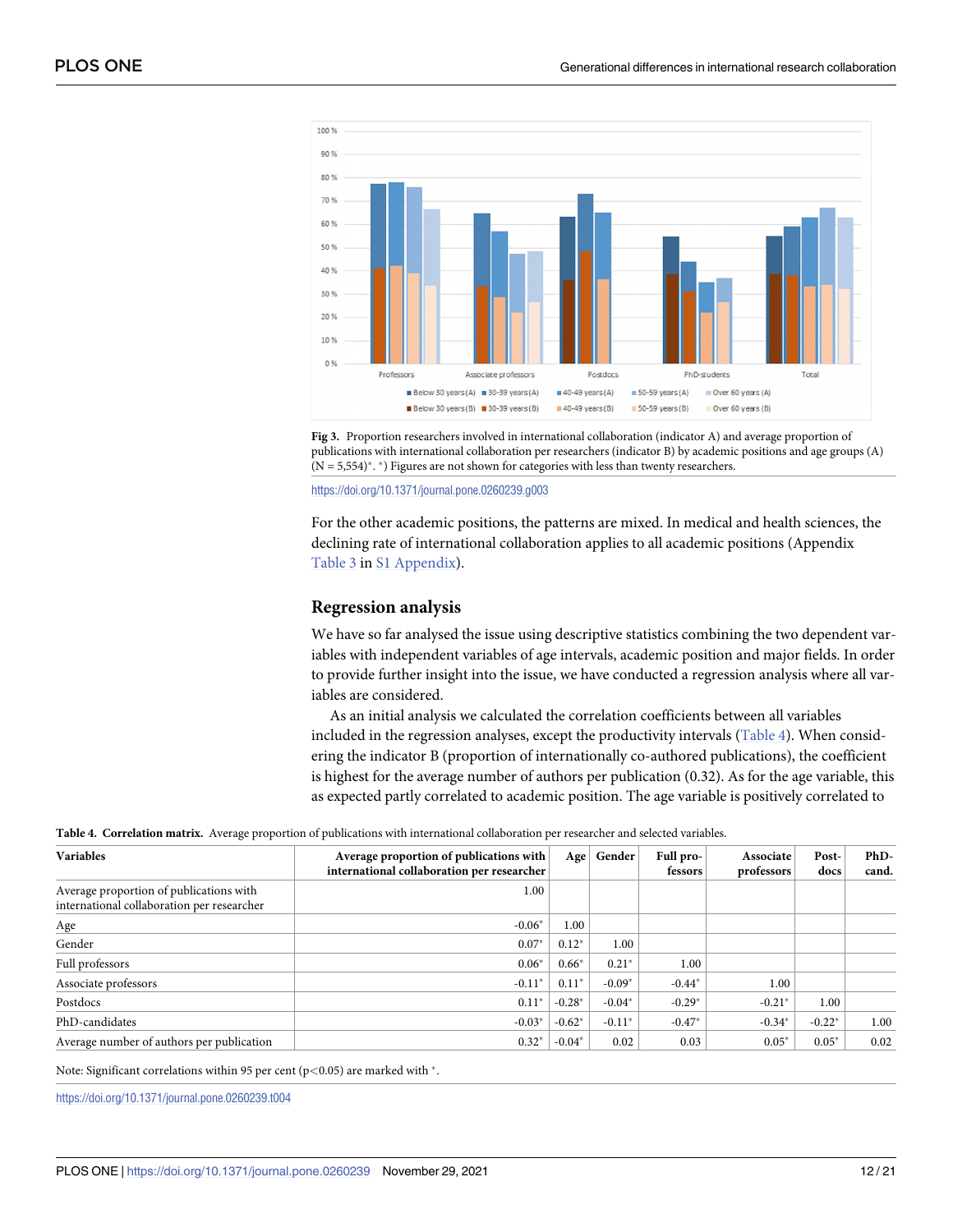<span id="page-12-0"></span>professors with a value of 0.66 and negatively to PhD-candidates with a value of -0.62 (both statistically significant). The correlation matrix does not identify any strong correlations between the independent variables indicating that there are no collinearity problems. To check for further collinearity, covariance tests for all variables in each field were conducted (Variance of inflation factors, vif-tests in Stata). These tests provided average values for all variables within the fields with average range from 1.85 for humanities to 2.23 for technology and engineering. The largest vif-values found for a variable, where for full professor with values around 4.8 to 6.0, well below the threshold for what must be considered problematic (a rule of thumb is to use the value 10 as an upper threshold) [\[50\]](#page-19-0).

#### **Regression analysis on indicator A**

[Table](#page-13-0) 5 shows a summary of the regression analysis for the indicator measuring the proportion of researchers involved in international collaboration (A) for all major fields. The table shows coefficients and standard errors in bracket and stars for statistically significant results for all of the independent variables we have included in the analysis. The table also includes the number of observations and regression coefficients. Since the dependent variable is binary at an individual level, logistic regression analysis was carried out. We have chosen to show the Beta coefficients, rather than odds ratios, for interpretational reasons (i.e., negative age coefficient equals negative correlation to international collaboration).

Overall, the selected independent variables (age, gender, academic position, productivity, average number of authors per publication) explain 30–38 per cent of the variance dependent on scientific field. The value is lowest for social sciences and highest for the natural Sciences.

We find substantial differences across academic positions where beta coefficients tend to increase by academic rank. This means that higher-position staff are generally more internationally collaborative than PhD-candidates (which is the reference group for the dummy variable). This corresponds with findings presented in  $Fig 3$  $Fig 3$ . At the same time, the more productive a researcher is, he or she is more inclined to have at least one publication with international collaboration. International co-authorship is also correlated with the average numbers of co-authors.

Age of the researchers is negatively correlated to international co-authorship, i.e., younger researchers collaborate more internationally. This holds for all major fields. The coefficient levels are rather low, but here it should be noted that we have used age as continuous variable, and not age groups (10-year intervals). Age is only statistically significant correlated with Indicator A for the natural sciences and humanities. In the other fields, the relationship is also negative, but without significant coefficients.

## **Regression analysis on indicator B**

The regression analysis of the proportion of internationally co-authored publications (indicator B) shows that the selected variables in total explain 17–37 per cent of the variance [\(Table](#page-14-0) 6). The figure is lowest for the Natural sciences (17%), and for the remaining fields the R-square values are in the range of 24% (Medical and health sciences) to 37% (Humanities). The propensity to collaborate with colleagues in other countries can therefore partly be explained by these variables. For all fields, productivity and number of authors per publication are statistically significant variables.

Since this analysis only includes researchers who have published at least one internationally co-authored publication, the findings will reflect whether the variables contribute to a high degree versus a low degree of international co-authorship. For productivity there is a negative correlation. This might seem counterintuitive and is also in conflict with the results of [Table](#page-7-0) 3.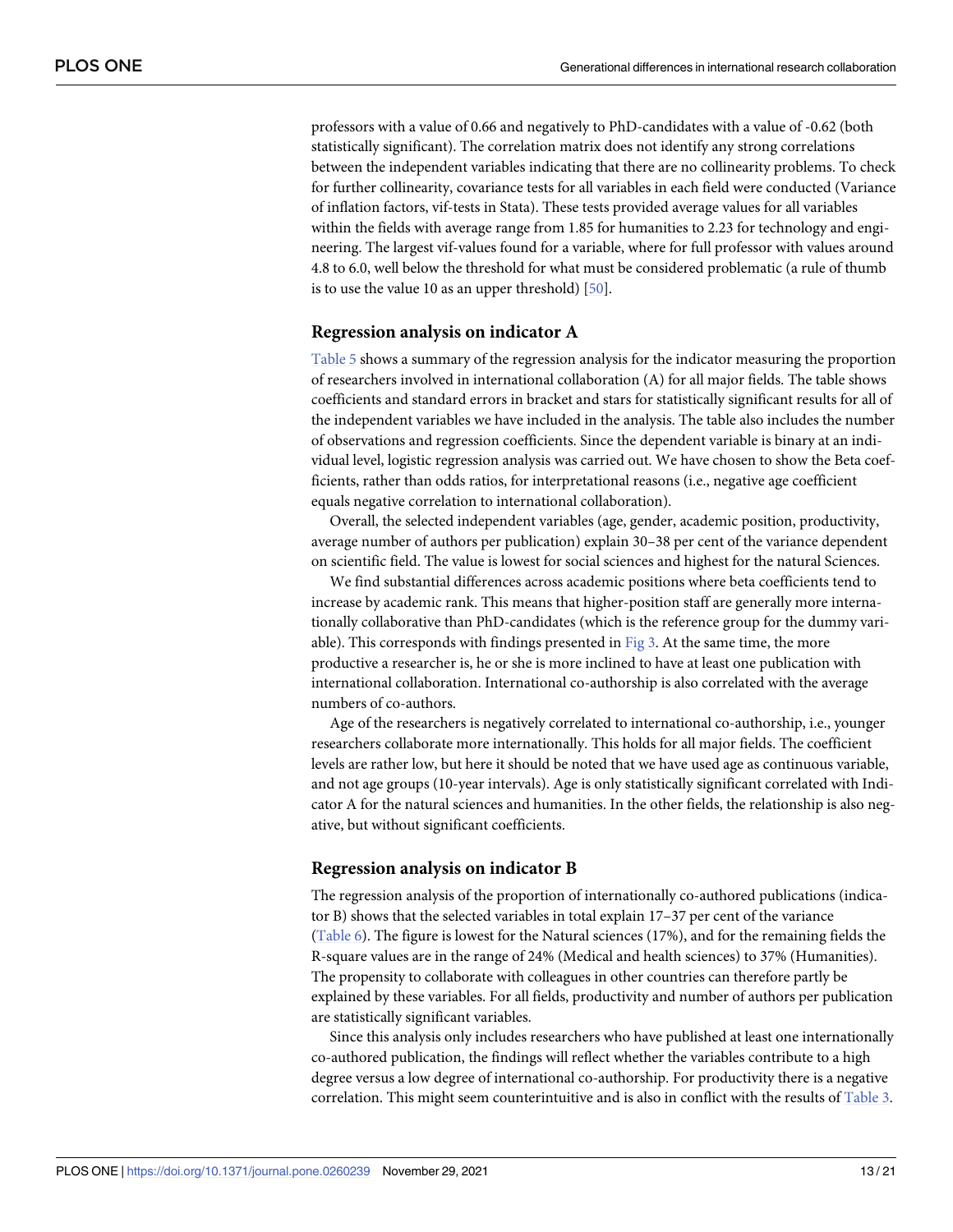| <b>Variables</b>                          | <b>Humanities</b> | Social sciences | Natural sciences | <b>Engineering and technology</b> | Medical and health sciences |
|-------------------------------------------|-------------------|-----------------|------------------|-----------------------------------|-----------------------------|
| Age                                       | $-0.029*$         | $-0.012$        | $-0.041**$       | $-0.021$                          | $-0.017$                    |
|                                           | (0.012)           | (0.010)         | (0.001)          | (0.015)                           | (0.010)                     |
| Gender (m = 1, $f = 0$ )                  | 0.116             | 0.058           | $0.491*$         | 0.387                             | 0.025                       |
|                                           | (0.204)           | (0.163)         | (0.192)          | (0.223)                           | (0.149)                     |
| Full professors                           | $1.239*$          | $1.174***$      | $2.409***$       | $1.388**$                         | $0.733*$                    |
|                                           | (0.505)           | (0.350)         | (0.479)          | (0.471)                           | (0.316)                     |
| Associate professors                      | $1.187**$         | 0.543           | $1.594***$       | $0.747*$                          | $0.758**$                   |
|                                           | (0.459)           | (0.301)         | (0.371)          | (0.351)                           | (0.245)                     |
| Postdocs                                  | 0.644             | $0.857*$        | $0.902***$       | 0.584                             | $0.531*$                    |
|                                           | (0.542)           | (0.380)         | (0.262)          | (0.300)                           | (0.228)                     |
| 1 publication                             | $-2.139***$       | $-1.604***$     | $-1.770***$      | $-0.770*$                         | $-1.294***$                 |
|                                           | (0.455)           | (0.316)         | (0.251)          | (0.300)                           | (0.228)                     |
| 2 publications                            | $-0.1057**$       | $-0.451$        | $-0.672*$        | $-0.522$                          | $-0.331$                    |
|                                           | (0.332)           | (0.250)         | (0.266)          | (0.305)                           | (0.205)                     |
| 5 to 7 publications                       | $0.624*$          | $0.970***$      | $-0.476$         | 0.372                             | $1.152***$                  |
|                                           | (0.254)           | (0.212)         | (0.283)          | (0.256)                           | (0.227)                     |
| 8 to 12 publications                      | $1.059***$        | $1.631***$      | $1.778***$       | $1.730***$                        | $1.756***$                  |
|                                           | (0.303)           | (0.245)         | (0.555)          | (0.320)                           | (0.275)                     |
| 13 and more publications                  | $2.275***$        | $3.023***$      | $2.627*$         | $2.495***$                        | $3.594***$                  |
|                                           | (0.544)           | (0.549)         | (1.039)          | (0.414)                           | (0.608)                     |
| Average number of authors per publication | $1.574***$        | $0.777***$      | $0.578***$       | $0.677***$                        | $0.342***$                  |
|                                           | (0.158)           | (0.081)         | (0.055)          | (0.078)                           | (0.031)                     |
| Number of observations                    | 783               | 1035            | 1310             | 845                               | 1581                        |
| Pseudo R-squared                          | 0.343             | 0.297           | 0.382            | 0.321                             | 0.344                       |

<span id="page-13-0"></span>**[Table](#page-12-0) 5. Logistic regression analysis.** Proportion of researchers involved in international collaboration (indicator A) and selected variables by major fields. Coefficients and std. errors.

Note 1: Unstandardized regression coefficients, with std. errors in brackets

� p*<*0.05

�� p*<*0.01

��� p*<*0.001.

Note 2: Reference variables: PhD candidates and productivity interval 3 (3–4 publications).

<https://doi.org/10.1371/journal.pone.0260239.t005>

A plausible explanation is that for researchers with low production (1 and 2 publications), the proportion of international co-authorship will be either 100 per cent or 50 per cent, thus much higher than the average for the population which is 35 per cent [\(Fig](#page-9-0) 1).

Of more importance for the research question of this paper are the results concerning the age variable. The regression analysis shows that age is negative correlated with international collaboration in all fields—and regardless of academic position. However, the association is only statistically significant (equals to -0.009) for Engineering and technology and Medical and health sciences (-0.008). For the remaining three major fields, the association between age and international collaboration, is weaker, and not significant.

Since the dependent variable is log-transformed, the change caused by a variable is given by the change in B and can be expressed as  $100^{\circ}$  ( $e^{B}$ -1) for small values. A beta-value of -0.008 for age means that the average proportion of international co-authored papers per researcher is reduced with 0.8 percent from the initial value per year. As an example, this implies that for researchers within Engineering and technology the proportion of internationally co-authored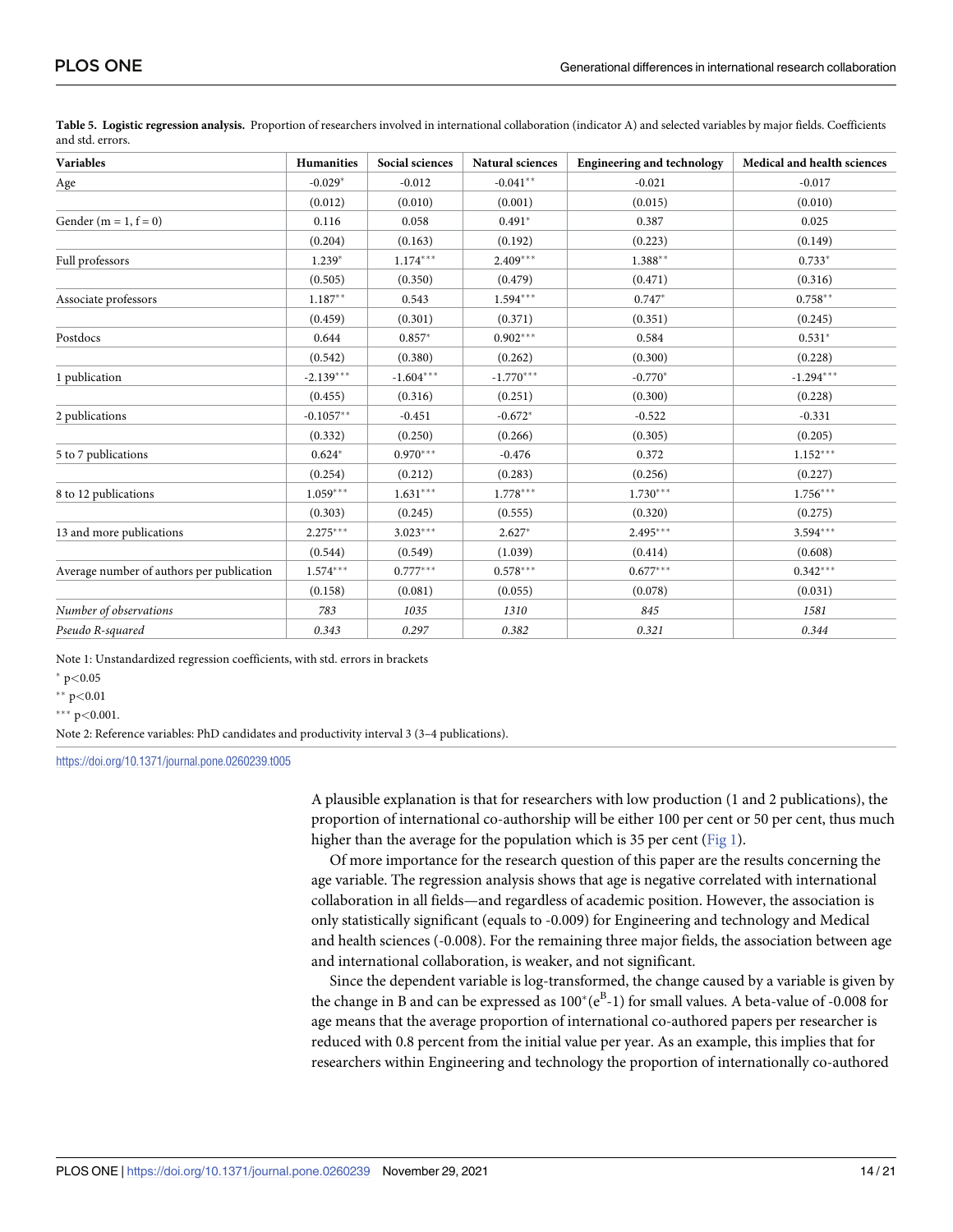| <b>Variables</b>                          | Humanities  | Social sciences | Natural sciences | <b>Engineering and technology</b> | Medical and health sciences |
|-------------------------------------------|-------------|-----------------|------------------|-----------------------------------|-----------------------------|
| Age                                       | $-0.002$    | $-0.002$        | $-0.004$         | $-0.009*$                         | $-0.008***$                 |
|                                           | (0.004)     | (0.003)         | (0.002)          | (0.004)                           | (0.000)                     |
| Gender (m = 1, $f = 0$ )                  | 0.080       | 0.008           | $-0.045$         | $-0.036$                          | 0.052                       |
|                                           | (0.069)     | (0.058)         | (0.034)          | (0.064)                           | (0.032)                     |
| Full professors                           | 0.180       | 0.175           | 0.079            | $0.356**$                         | 0.132                       |
|                                           | (0.169)     | (0.138)         | (0.071)          | (0.121)                           | (0.070)                     |
| Associate professors                      | 0.181       | 0.182           | $-0.058$         | 0.018                             | $-0.024$                    |
|                                           | (0.160)     | (0.127)         | (0.062)          | (0.098)                           | (0.059)                     |
| Postdocs                                  | 0.193       | 0.058           | 0.048            | $0.332***$                        | 0.030                       |
|                                           | (0.194)     | (0.151)         | (0.049)          | (0.089)                           | (0.053)                     |
| 1 publication                             | $0.990***$  | $0.811***$      | $0.487***$       | $0.736***$                        | $0.639***$                  |
|                                           | (0.176)     | (0.142)         | (0.057)          | (0.124)                           | (0.067)                     |
| 2 publications                            | $0.295*$    | $0.404***$      | $0.121*$         | $0.397**$                         | $0.270***$                  |
|                                           | (0.128)     | (0.113)         | (0.054)          | (0.121)                           | (0.062)                     |
| 5 to 7 publications                       | $-0.410***$ | $-0.217*$       | $-0.126*$        | $-0.266$ **                       | $-0.103*$                   |
|                                           | (0.092)     | (0.085)         | (0.050)          | (0.091)                           | (0.005)                     |
| 8 to 12 publications                      | $-0.427***$ | $-0.451***$     | $-0.086$         | $-0.413***$                       | $-0.190***$                 |
|                                           | (0.102)     | (0.087)         | (0.049)          | (0.091)                           | (0.053)                     |
| 13 and more publications                  | $-0.436***$ | $-0.401***$     | $-0.008$         | $-0.335***$                       | $-0.135*$                   |
|                                           | (0.123)     | (0.106)         | (0.052)          | (0.091)                           | (0.054)                     |
| Average number of authors per publication | $0.097***$  | $0.089***$      | $0.005***$       | $0.096***$                        | $0.013***$                  |
|                                           | (0.019)     | (0.017)         | (0.001)          | (0.015)                           | (0.002)                     |
| Number of observations                    | 249         | 415             | 1062             | 549                               | 1161                        |
| R-squared                                 | 0.372       | 0.328           | 0.173            | 0.299                             | 0.236                       |

<span id="page-14-0"></span>**[Table](#page-12-0) 6. Linear regression analysis.** Average proportion of publications with international collaboration per researcher (indicator B) and selected variables by major fields. Coefficients and std. errors.

Note 1: Unstandardized regression coefficients, with std. errors in brackets

� p*<*0.05

�� p*<*0.01

��� p*<*0.001.

Note 2: Reference variables: PhD and productivity interval 3 (3–4 publications).

<https://doi.org/10.1371/journal.pone.0260239.t006>

publications is reduced with 16 percentage points from the age of 40 to the age of 60 (20 years).

Our findings from the regressions do support our hypothesis that age is negatively correlated to international collaboration, but only partly. If we compare the regression results with aggregated statistics from Appendix [Table](#page-7-0) 3 in S1 [Appendix](#page-17-0) which shows the distribution of the average proportion of publication with international collaboration per researcher (indicator B) by major fields, academic position and age groups, we get a more complete picture of the situation. For instance, younger full professors in their 40's have a higher share of their publications with international collaboration than professors in their 60's, and the degree of international collaboration is showing a declining pattern for most of the major fields for full professors.

# **Discussion & conclusions**

The main finding of this study is that there *are* age differences in international collaboration, with the youngest researchers being more international compared to older researchers, but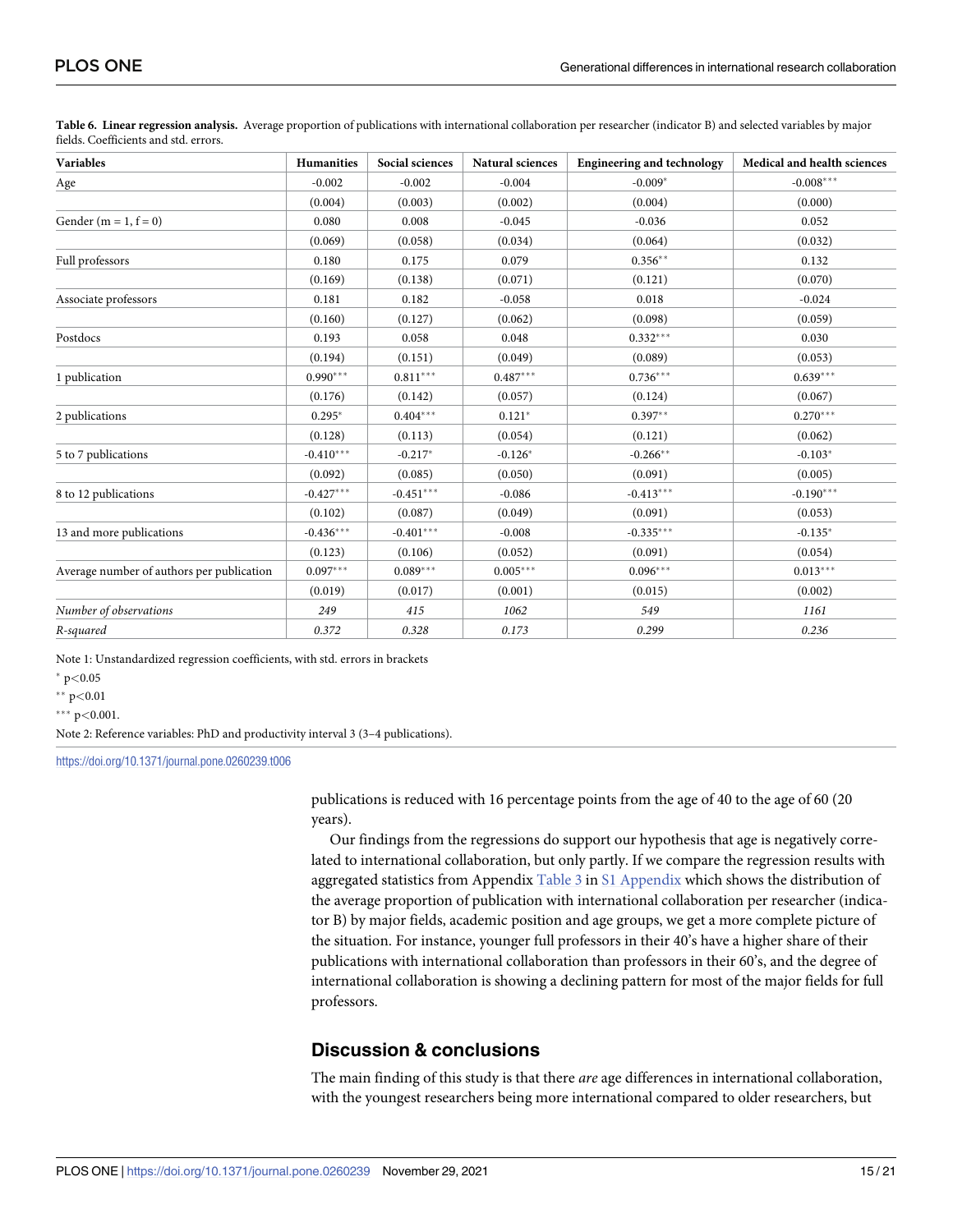<span id="page-15-0"></span>that these differences are not consistent across fields. This concerns both indicators applied: the proportion of researchers involved in international collaboration and the intensity of their international collaboration. Although age differences do not systematically support our main hypothesis, we do *not* find any evidence supporting the alternative hypothesis (that older researchers are more international).

Previous studies on the relation between age and international collaboration have reached different conclusions. There might be several reasons for this. One is that generational differences tend to be relatively small and may depend on particular circumstances of the research systems analysed. Another might be that there are methodological differences in the way international collaboration is analysed. For example, in the study by Kwiek [\[6\]](#page-17-0) international collaboration was measured using self-reported data on such engagement, with the older generations being more international. However, as discussed by the author, publishing is just one aspect of collaboration, and we believe that it is reasonable to assume that the older generations compared with the younger are more involved in *other* types of international collaborative work such as committee work, network participations, various leadership tasks, etc. Thus, bibliometric data–limited to just one aspect of research collaboration–can give different results on generational differences than e.g., survey data covering all forms of collaboration. Methodological differences also appear in the specific indicators used, age classification systems and personnel analysed. For example, the study by Abramo, D'Angelo & Murgia [\[32\]](#page-18-0) included the tenured scientific personnel within the Italian research system only (three types of professors). Although their study did not specifically address the age dimension, it is still relevant for comparison with our study, because age is arguably highly correlated to the categories of academic positions that were used. As such, their age-spectrum was different, i.e., narrower, than ours. In order to avoid any type of ecological fallacy in our results, our conclusions are therefore derived from both a regression analysis and from within group analyses combining age and academic position. The importance of taking key compositional characteristics like academic position, productivity and scientific field into account has been firmly clarified in our study, as illustrated in [Fig](#page-11-0) 3 where the aggregate numbers for Proportion of researchers involved in international collaboration (indicator A) corresponds *positively* with age, which is indeed an ecological fallacy as the within-groups associations by academic position are all negative.

As emphasized by Bozeman & Gaughan [[51](#page-19-0)] and Zeng et al. [[52](#page-19-0)], and shown in our study, publication productivity and academic rank are factors which influence on the propensity of international collaboration at the levels of individuals. It is important to note though that our study still has confirmed that even *within* the same academic position, younger staff are more international collaborative than older staff members.

It is, however, none of these factors that matters the most for the inclination to co-author internationally. Rather it is the field of research that is the most decisive factor. Scholars in the humanities have relatively limited engagement in international collaboration, at least in a way which is reflected through bibliometric co-authorship patterns. In the natural sciences, on the other hand such cooperation is very frequent and the large majority of the researchers collaborate with colleagues in other countries.

#### **Study limitations**

We acknowledge that, the generational differences in the propensity to collaborate internationally are not very large. Our dataset does not enable us to provide any detailed (or causal) explanations for this. If younger researchers are indeed more international, one plausible explanation to why the age differences are not bigger is that many publications have both younger and older researchers contributing as co-authors (for example, a PhD-candidate and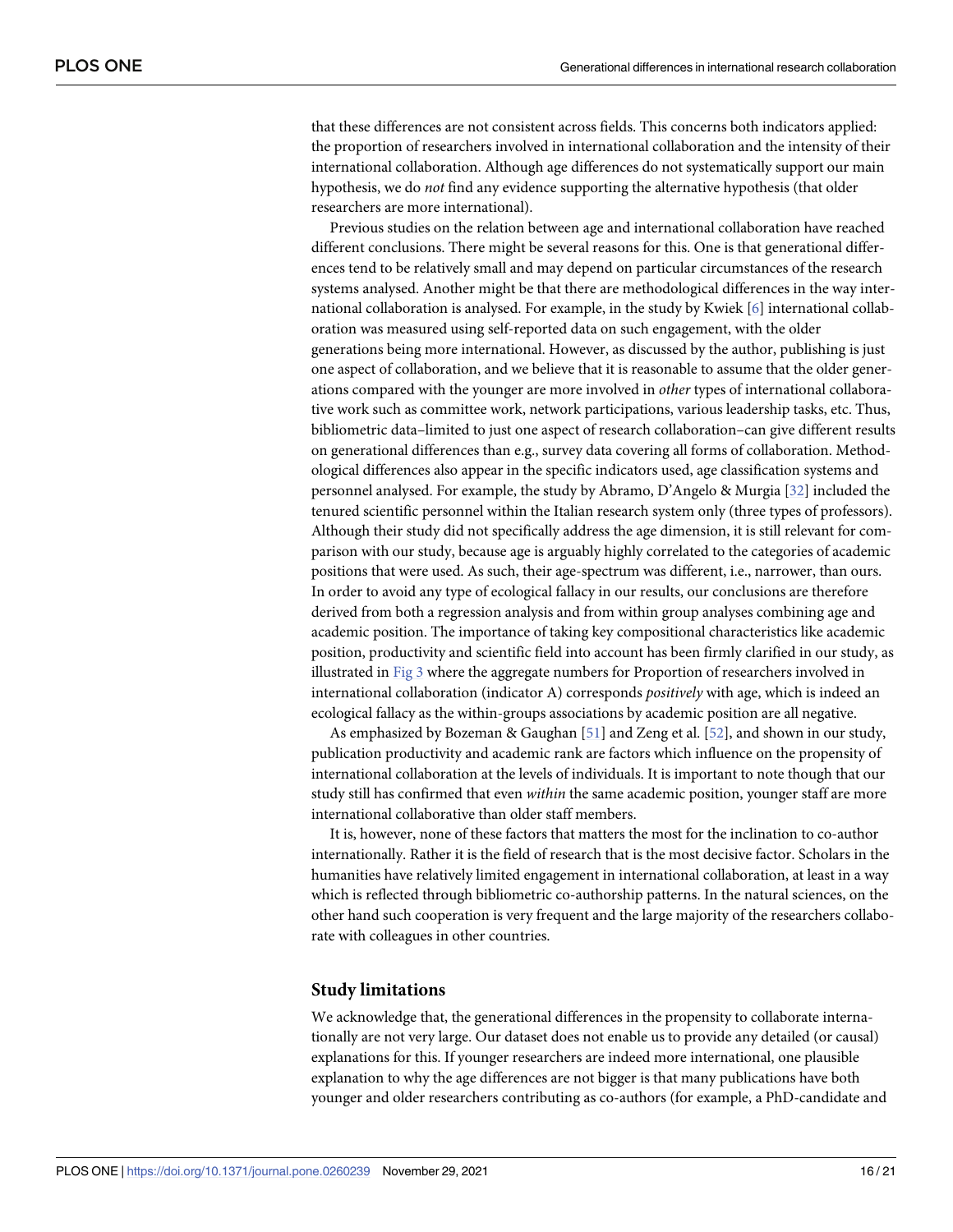<span id="page-16-0"></span>the full professor serving as supervisor). Thus, the research process and its outcome in terms of publications are often intertwined across generations. Even a more detailed study taking first- and corresponding author position into account would not have been able to overcome this, although we acknowledge that especially for the youngest researchers, the international network of co-authors that they engage with are most likely set up by their older (professor) supervisors.

Most researchers work in groups, but we do not know of any studies addressing the age distributions of individuals in research groups. There is therefore no available empirical evidence about whether research groups have skewed age-distributions, i.e., older researchers are drawn to some groups; while younger are drawn to other groups (similarly to the 'homophily' dimension in comparing men and women's authorship practices, [see [53\]](#page-19-0)). We do not, however, see any *a priori* reasons why this should be the case. It seems more likely to characterize the archetype of a research group as pyramid-like with age increasing towards the top-level of the group. If so, this may help explain the increased international collaboration in young age groups, as they are found at the bottom of the hierarchy with the highest *n*. The younger researchers' inclination to collaborate internationally was identified regardless of academic position and was found in all major fields–also in terms of publication activity.

While our findings are based on a large dataset, they are limited to just one country: Norway. It is important to emphasize that the proportions of internationally co-authored publications vary greatly across nations [[54\]](#page-19-0), generally being much higher in smaller countries than in larger ones. As a small country, the international collaboration rates of Norway will be higher than for many larger nations. Nevertheless, we believe that the patterns identified here may have general relevance because our study is not about the overall level of international collaboration in a country, but the compositional differences *within* a country.

Norway also has a large and increasing volume of international academic staff. This pattern is seen across all fields and academic positions, particularly the lower ranks. The influx of foreigners is generally much higher in engineering and the natural sciences than in the other fields (54). One might assume that the foreigners are more internationally oriented than the Norwegian-born researchers and some of them might continue collaboration with researchers from their home institutions abroad. In turn, this might influence on the findings obtained. We do not have data available to assess to what extent this is the case. However, we note that the generational differences are observed across all fields analysed (except the Social sciences, where age was not statistically significant in the regression analyses), also in the fields where there has been less recruitment from abroad.

# **Are younger researchers more international or is research becoming more international?**

We see our results as examples of certain global trends in academia where increased international mobility of both students and researchers is the starting point. Numerous studies point at how those who go abroad to study or have research stays sets up future research collaboration from home later on [[55–57\]](#page-19-0); or act as brokers of knowledge [\[58–60](#page-19-0)]. Younger generations have entered the research system at a time with different academic norms and practices [cf. [6\]](#page-17-0), especially related to international collaboration. As individuals (who may operate either as lone researchers or as initiators of groups (as members too), the younger researchers may be more cosmopolitan in their research practice than the older staff. This again might be linked to differences in the socio-cultural factors influencing the researchers when being trained into the academic profession. The older researchers were trained at a time when international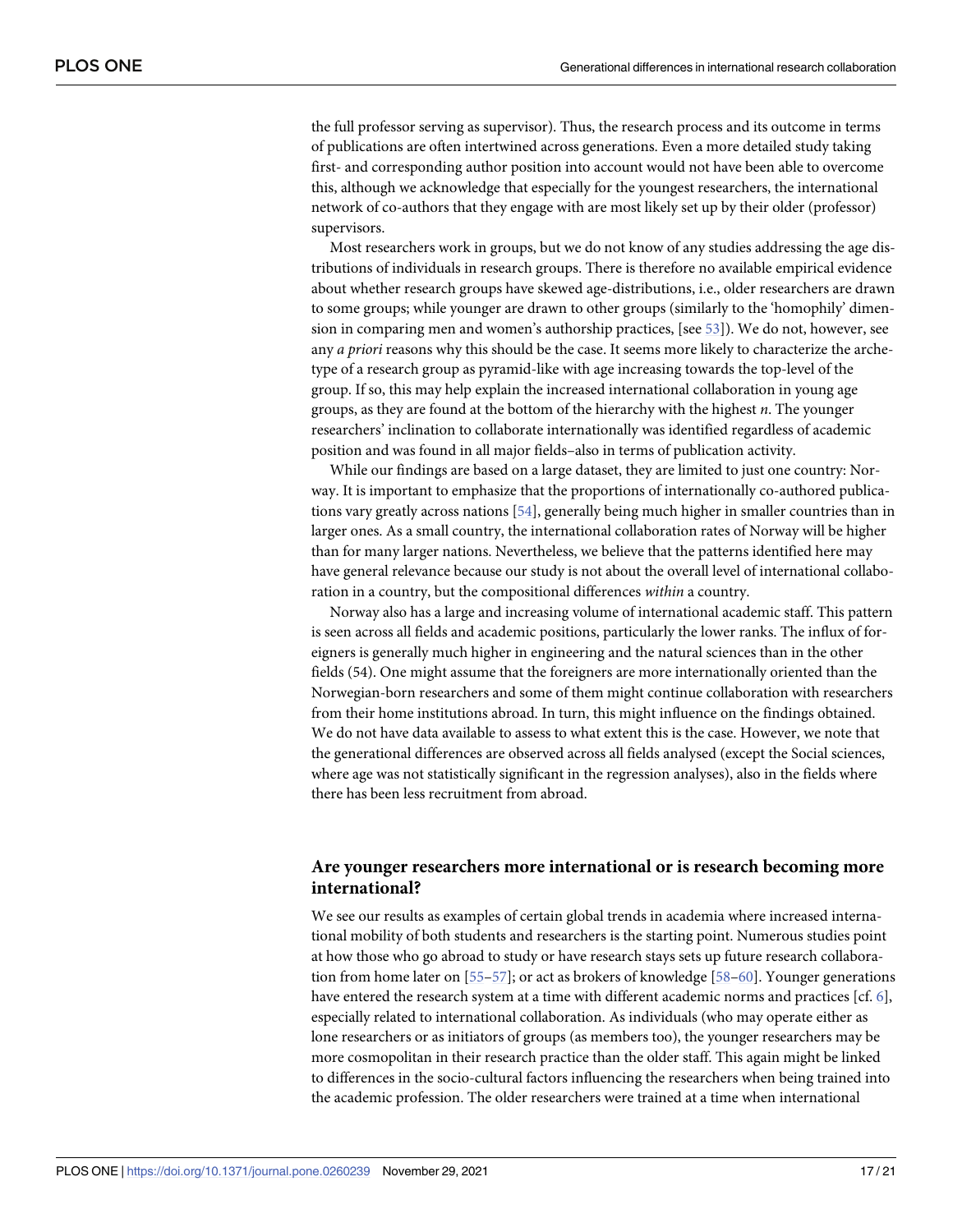<span id="page-17-0"></span>collaboration was much less common than today, which still to some extent influence their collaboration practice. This harmonizes with theories of global identity/citizenship [e.g., [25\]](#page-18-0).

Another explanation is less focusing on the researchers themselves, but on the research system. Globally, research teams are getting bigger, partly due to large scale infrastructure involving many nations [e.g., [61](#page-19-0)], e.g. the developing of 'big science' [e.g., [62](#page-20-0)], and the increasing complexity of science, which necessitates multidisciplinary and highly specialized approaches, thus leading to an ever expanding increase in the numbers of scientists, institutions and countries that work together in research projects [\[63–66\]](#page-20-0). Because countries tend to specialize in different scientific disciplines [e.g., [67\]](#page-20-0), going international is often the most feasible option to gain necessary complementary expertise.

In the generation of global ubiquity [\[26\]](#page-18-0), transaction costs have become low [\[62\]](#page-20-0). As such, scientists' international involvement is driven by 'evolution' equal to 'choice', due to the increased complexity of science. Related to this is the fact that many funding agencies use their schemes to steer researchers towards more cross-national cooperation [e.g., [68](#page-20-0)]. We believe that since more and more research is conducted in informal or formal *teams* (or 'research groups'), working across borders, it will on an aggregate level move the younger researchers more than the older researchers towards being international on our two indicators (proportion of researchers doing international research, and the intensity of their international collaboration).

# **Supporting information**

**S1 [Appendix](http://www.plosone.org/article/fetchSingleRepresentation.action?uri=info:doi/10.1371/journal.pone.0260239.s001).** (DOCX)

# **Author Contributions**

**Conceptualization:** Kristoffer Rørstad, Fredrik Niclas Piro.

**Writing – original draft:** Kristoffer Rørstad, Dag W. Aksnes, Fredrik Niclas Piro.

## **References**

- **[1](#page-0-0).** Adams J. The rise of research networks. Nature. 2012; 490(7420):335–6. [https://doi.org/10.1038/](https://doi.org/10.1038/490335a) [490335a](https://doi.org/10.1038/490335a) PMID: [23075965](http://www.ncbi.nlm.nih.gov/pubmed/23075965)
- **[2](#page-0-0).** Wagner CS, Whetsell TA, Leydesdorff L. Growth of international collaboration in science: revisiting six specialties. Scientometrics. 2017; 110(3):1633–52.
- **[3](#page-0-0).** Abramo G, D'Angelo CA, Solazzi M. The relationship between scientists' research performance and the degree of internationalization of their research. Scientometrics. 2011; 86(3):629–43.
- **[4](#page-0-0).** Kwiek M. Academic generations and academic work: patterns of attitudes, behaviors, and research productivity of Polish academics after 1989. Studies in Higher Education. 2015; 40(8):1354–76.
- **[5](#page-0-0).** Abramo G, D'Angelo CA, & Murgia G. (2015). The combined effects of age and seniority on research performance of full professors. Science and Public Policy. 2015; 43(3): 301–319.
- **[6](#page-0-0).** Kwiek M. International Research Collaboration and International Research Orientation: Comparative Findings About European Academics. Journal of Studies in International Education. 2018; 22(2):136– 60.
- **[7](#page-1-0).** Kyvik S, Aksnes DW. Explaining the increase in publication productivity among academic staff: a generational perspective. Studies in Higher Education. 2015; 40(8):1438–53.
- **[8](#page-1-0).** Ochsner M, Kulczycki E, Gedutis A. The Diversity of European Research Evaluation Systems. STI 2018 Conference Proceedings Leiden: CTWS, Leiden University; 2018.
- **[9](#page-1-0).** Breugelmans JG, Roberge G, Tippett C, Durning M, Struck DB, Makanga MM. Scientific impact increases when researchers publish in open access and international collaboration: A bibliometric analysis on poverty-related disease papers. Plos One. 2018; 13(9). [https://doi.org/10.1371/journal.pone.](https://doi.org/10.1371/journal.pone.0203156) [0203156](https://doi.org/10.1371/journal.pone.0203156) PMID: [30231044](http://www.ncbi.nlm.nih.gov/pubmed/30231044)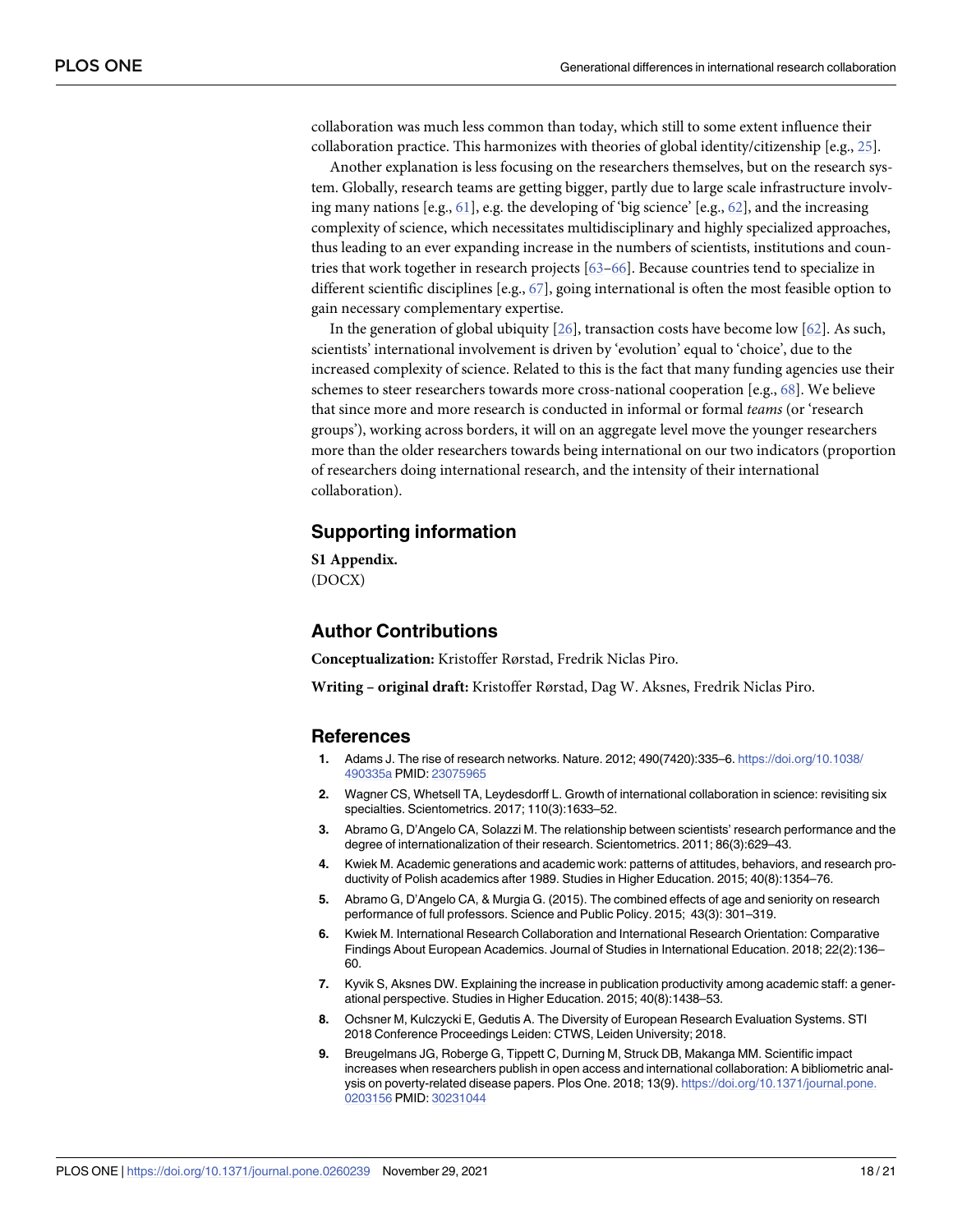- <span id="page-18-0"></span>**[10](#page-1-0).** Abramo G, D'Angelo CA, Di Costa F. Research collaboration and productivity: is there correlation? High Educ. 2009; 57(2):155–71.
- **[11](#page-1-0).** Barjak F, Robinson S. International collaboration, mobility and team diversity in the life sciences: Impact on research performance. Social Geography. 2008; 3:23–6.
- **[12](#page-1-0).** Katz SJ, Martin BR. What is research collaboration? Research Policy. 1997; 26(1):1–18.
- **[13](#page-1-0).** Aksnes DW, Sivertsen G. A Criteria-based Assessment of the Coverage of Scopus and Web of Science. Journal of Data and Information Science. 2019; 4(1):1–21.
- **[14](#page-2-0).** Barjak F. Research productivity in the internet era. Scientometrics. 2006; 68(3):343–60.
- **[15](#page-2-0).** Gingras Y, Lariviere V, Macaluso B, Robitaille JP. The Effects of Aging on Researchers' Publication and Citation Patterns. Plos One. 2008; 3(12). <https://doi.org/10.1371/journal.pone.0004048> PMID: [19112502](http://www.ncbi.nlm.nih.gov/pubmed/19112502)
- **[16](#page-2-0).** Gonzalez-Brambila C, Veloso FM. The determinants of research output and impact: A study of Mexican researchers. Research Policy. 2007; 36(7):1035–51.
- **[17](#page-2-0).** Merton RK, Zuckerman H. Age, aging and age structure in science. In: Merton RK, editor. The Sociology of Science. Chicago: The University of Chicago Press; 1973.
- **[18](#page-2-0).** Aksnes DW, Rorstad K, Piro F, Sivertsen G, editors. Age and scientific performance. A large-scale study of Norwegian scientists. ISSI 2011; 2011; Durban, South Africa.
- **[19](#page-2-0).** Sugimoto CR, Sugimoto TJ, Tsou A, Milojevic S, Lariviere V. Age stratification and cohort effects in scholarly communication: a study of social sciences. Scientometrics. 2016; 109(2):997–1016.
- **[20](#page-2-0).** Liu L, Wang Y, Sinatra R, Giles CL, Song C, Wang D. Hot streaks in artistic, cultural, and scientific careers. Nature. 2018; 559(7714), 396–399. <https://doi.org/10.1038/s41586-018-0315-8> PMID: [29995850](http://www.ncbi.nlm.nih.gov/pubmed/29995850)
- **[21](#page-2-0).** Jones B, Reedy EJ, Weinberg BA. Age and scientific genius (No. w19866). Cambridge: National Bureau of Economic Research; 2014.
- **[22](#page-2-0).** Lee SJ, Jung JS. Work experiences and knowledge transfer among Korean academics: focusing on generational differences. Studies in Higher Education. 2018; 43(11):2033–58.
- **[23](#page-3-0).** Jones BF, Weinberg BA. Age dynamics in scientific creativity. Proceedings of the National Academy of Sciences of the United States of America. 2011; 108(47):18910–4. [https://doi.org/10.1073/pnas.](https://doi.org/10.1073/pnas.1102895108) [1102895108](https://doi.org/10.1073/pnas.1102895108) PMID: [22065777](http://www.ncbi.nlm.nih.gov/pubmed/22065777)
- **[24](#page-3-0).** Packalen M, Bhattacharya J. Age and the Trying Out of New Ideas. Journal of Human Capital. 2019; 13 (2):341–73. <https://doi.org/10.1086/703160> PMID: [31435457](http://www.ncbi.nlm.nih.gov/pubmed/31435457)
- **[25](#page-3-0).** Norris P. Global governance and cosmopolitan citizens. In Nye JS, Donahue JD (eds.) Governance in a Globalizing World. Washington, DC: Brookings Institution Press. 2000, pp. 155–177.
- **[26](#page-3-0).** Stohl C, Ganesh S. Generating Globalization. In Mumby DK, Putnam LL (eds.). The Sage Handbook of Organizational Communication ( 3rd ed., pp. 717–741). Newbury Park, CA: Sage Publications.
- **[27](#page-3-0).** Eduan W. Influence of study abroad factors on international research collaboration: evidence from higher education academics in sub-Saharan Africa. Studies in Higher Education. 2019; 44(4):774–85.
- **[28](#page-3-0).** Norris EM, Gillespie J. How Study Abroad Shapes Global Careers Evidence From the United States. Journal of Studies in International Education. 2009; 13(3):382–97.
- **[29](#page-3-0).** Kyvik S. Age and scientific productivity. differences between fields of learning. High Educ. 1990; 19:37– 55.
- **[30](#page-3-0).** Jeong S, Choi JY, Kim J. The determinants of research collaboration modes: exploring the effects of research and researcher characteristics on co-authorship. Scientometrics. 2011; 89(3):967–83.
- **[31](#page-3-0).** Hinnant CC, Stvilia B, Wu SH, Worrall A, Burnett G, Burnett K, et al. Author-team diversity and the impact of scientific publications: Evidence from physics research at a national science lab. Library & Information Science Research. 2012; 34(4):249–57.
- **[32](#page-3-0).** Abramo G, D'Angelo CA, Murgia G. Variation in research collaboration patterns across academic ranks. Scientometrics. 2014; 98(3):2275–94.
- **[33](#page-3-0).** Kawaguchi D, Kondo A, Saito K. Researchers' career transitions over the life cycle. Scientometrics. 2016; 109(3):1435–54.
- **[34](#page-3-0).** Jeong S, Choi JY, Kim JY. On the drivers of international collaboration: The impact of informal communication, motivation, and research resources. Science and Public Policy. 2014; 41(4):520–31.
- **[35](#page-4-0).** Ebadi A, Schiffauerova A. How to Receive More Funding for Your Research? Get Connected to the Right People! Plos One. 2015; 10(7):19. <https://doi.org/10.1371/journal.pone.0133061> PMID: [26222598](http://www.ncbi.nlm.nih.gov/pubmed/26222598)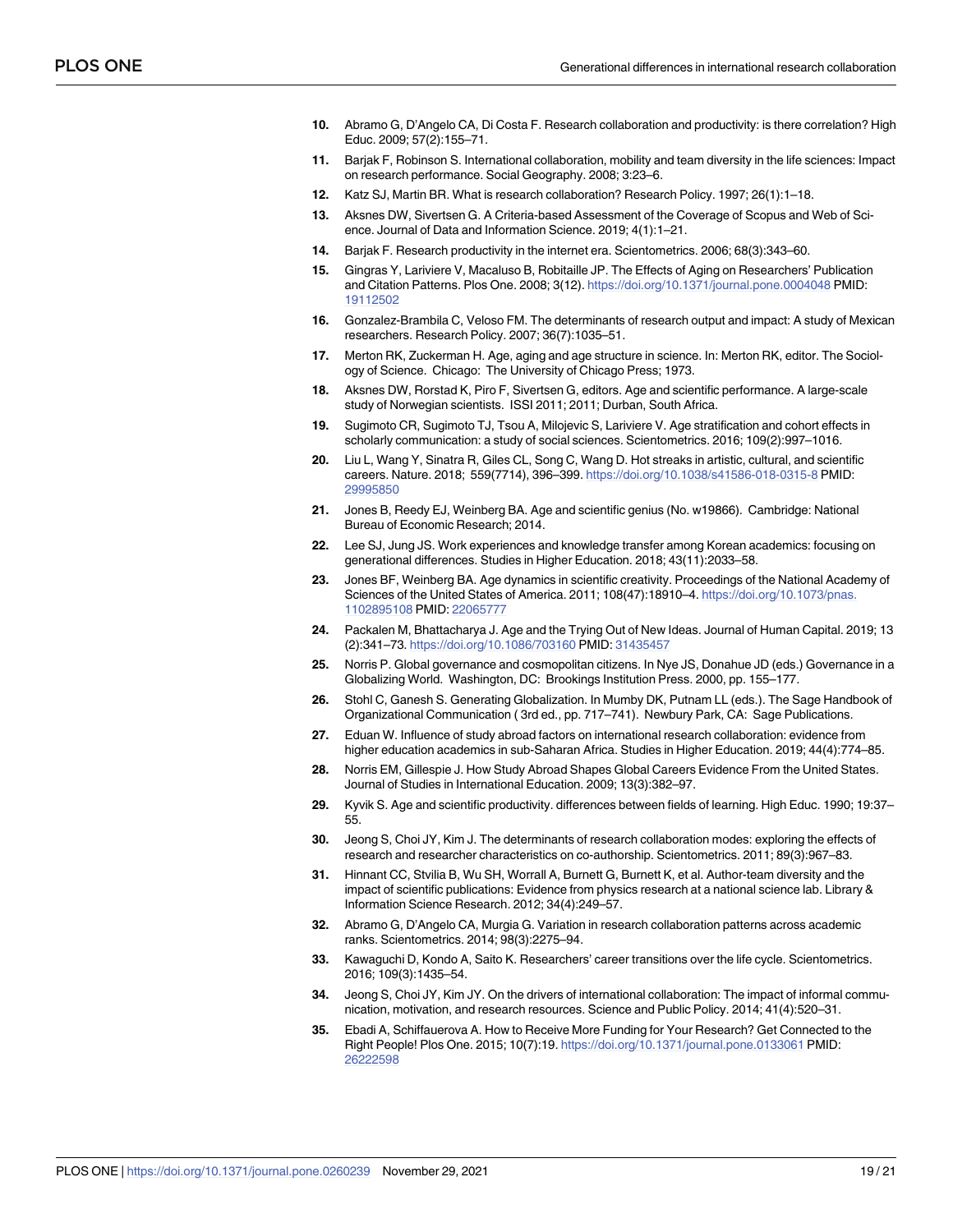- <span id="page-19-0"></span>**[36](#page-4-0).** Daniels RJ. A generation at risk: Young investigators and the future of the biomedical workforce. Proceedings of the National Academy of Sciences of the United States of America. 2015; 112(2):313–8. <https://doi.org/10.1073/pnas.1418761112> PMID: [25561560](http://www.ncbi.nlm.nih.gov/pubmed/25561560)
- **[37](#page-4-0).** Ebadi A, Schiffauerova A. How to become an important player in scientific collaboration networks? Journal of Informetrics. 2015; 9(4):809–25.
- **[38](#page-4-0).** Abramo G, D'Angelo CA, Di Costa F. Research productivity: Are higher academic ranks more productive than lower ones? Scientometrics. 2011; 88(3):915–28.
- **[39](#page-4-0).** Wagner CS, Leydesdorff L. Network structure, self-organization, and the growth of international collaboration in science. Research Policy. 2005; 34(10), 1608–1618.
- **[40](#page-4-0).** Bozeman B, Corley E. Scientists' collaboration strategies: implications for scientific and technical human capital. Research Policy. 2004; 33(4), 599–616.
- **[41](#page-4-0).** Kyvik S, Olsen TB. Does the aging of tenured academic staff affect the research performance of universities? Scientometrics. 2008; 76(3):439–55.
- **[42](#page-4-0).** Kyvik S, Reymert I. Research collaboration in groups and networks: differences across academic fields. Scientometrics. 2017; 113(2):951–67. <https://doi.org/10.1007/s11192-017-2497-5> PMID: [29081555](http://www.ncbi.nlm.nih.gov/pubmed/29081555)
- **[43](#page-4-0).** Sivertsen G. The Norwegian Model in Norway. Journal of Data and Information Science. 2018; 3(4):3– 19.
- **[44](#page-5-0).** Aksnes DW. When different persons have an identical author name, How frequent are homonyms? Journal of the American Society for Information Science and Technology. 2008; 59(5), 838–841.
- **[45](#page-6-0).** National Science Board. Science and Engineering Indicators 2018. Alexandria, VA: National Science Foundation; 2018.
- **[46](#page-6-0).** Aksnes DW, Frolich N, Slipersaeter S. Science policy and the driving forces behind the internationalisation of science: the case of Norway. Science and Public Policy. 2008; 35(6):445–57.
- **[47](#page-7-0).** Mayer SJ, Rathmann JMK. How does research productivity relate to gender? Analyzing gender differences for multiple publication dimensions. Scientometrics. 2018; 117(3):1663–93.
- **[48](#page-8-0).** Aksnes DW, Piro FN, Rorstad K. Gender gaps in international research collaboration: a bibliometric approach. Scientometrics. 2019; 120(2):747–74.
- **[49](#page-10-0).** Pearl J. Comment: Understanding Simpson's Paradox. American Statistician. 2014; 68(1):8–13.
- **[50](#page-12-0).** O'Brien RM. A Caution Regarding Rules of Thumb for Variance Inflation Factors. Quality & Quantity. 2007; 41:673–690. <https://doi.org/10.1007/s11135-006-9018-6>
- **[51](#page-15-0).** Bozeman B, Gaughan M. How do men and women differ in research collaborations? An analysis of the collaborative motives and strategies of academic researchers. Research Policy. 2011; 40(10):1393– 402.
- **[52](#page-15-0).** Zeng XHT, Duch J, Sales-Pardo M, Moreira JAG, Radicchi F, Ribeiro HV, et al. Differences in Collaboration Patterns across Discipline, Career Stage, and Gender. Plos Biology. 2016; 14(11).
- **[53](#page-16-0).** Gallivan M, Ahuja M. Co-authorship, Homophily, and Scholarly Influence in Information Systems Research. Journal of the Association for Information Systems. 2015; 16(12):980–1015.
- **[54](#page-16-0).** Frølich N, Reiling RB, Gunnes H, Mangset M, Orupabo J, Ulvestad MES, et al. Attraktive akademiske karrierer? Søkning, rekruttering og mobilitet i UH-sektoren. NIFU Nordisk institutt for studier av innovasjon, forskning og utdanning. Rapport 2019:10. 2019. Retrieved from [http://hdl.handle.net/11250/](http://hdl.handle.net/11250/2608244) [2608244](http://hdl.handle.net/11250/2608244).
- **[55](#page-16-0).** Andujar I, Canibano C, Fernandez-Zubieta A. International Stays Abroad, Collaborations and the Return of Spanish Researchers. Science Technology and Society. 2015; 20(3):322–48.
- **56.** Jonkers K, Tijssen R. Chinese researchers returning home: Impacts of international mobility on research collaboration and scientific productivity. Scientometrics. 2008; 77(2):309–33.
- **[57](#page-16-0).** Marmolejo-Leyva R, Perez-Angon MA, Russell JM. Mobility and International Collaboration: Case of the Mexican Scientific Diaspora. Plos One. 2015; 10(6). <https://doi.org/10.1371/journal.pone.0126720> PMID: [26047501](http://www.ncbi.nlm.nih.gov/pubmed/26047501)
- **[58](#page-16-0).** Fontes M, Videira P, Calapezy T. The Impact of Long-term Scientific Mobility on the Creation of Persistent Knowledge Networks. Mobilities. 2013; 8(3):440–65.
- **59.** Baruffaldi SH, Landoni P. Return mobility and scientific productivity of researchers working abroad: The role of home country linkages. Research Policy. 2012; 41(9):1655–65.
- **[60](#page-16-0).** Murakami Y. Influences of return migration on international collaborative research networks: cases of Japanese scientists returning from the US. Journal of Technology Transfer. 2014; 39(4):616–34.
- **[61](#page-17-0).** D'Ippolito B, Ruling CC. Research collaboration in Large Scale Research Infrastructures: Collaboration types and policy implications. Research Policy. 2019; 48(5):1282–96.